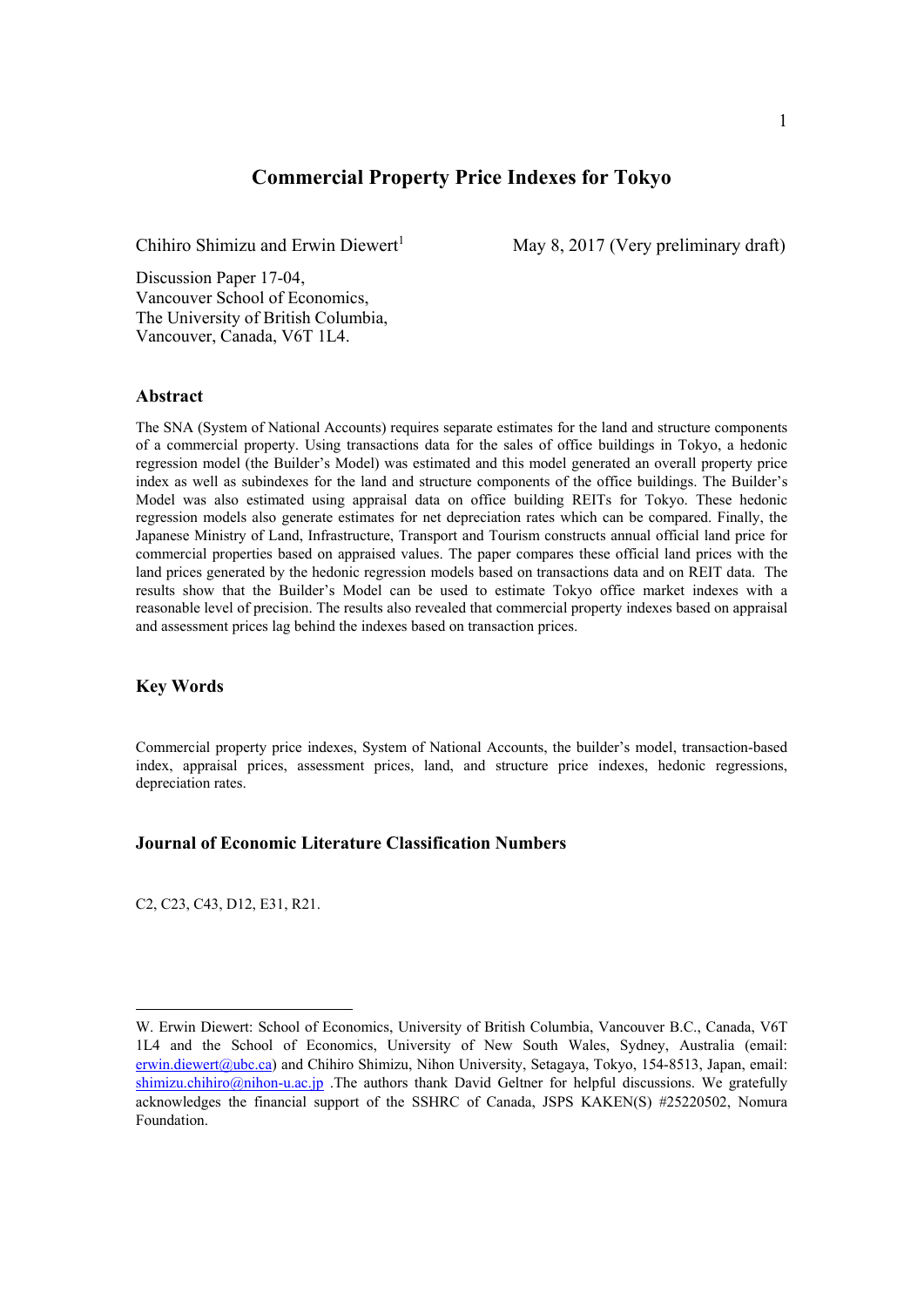## **1. Introduction**

The formation and collapse of property bubbles have had a significant effect on the economic systems of many countries. The property bubbles that occurred in Japan during the 1980s and Scandinavian countries such as Sweden in the 1990s were triggered by soaring commercial property prices. A commercial property price bubble in the mid-1980s in the United States played a major role in that country's "Credit Crunch" of the late-1980s. As well, the heating up of the property investment market in the 2000s, especially in European countries, centered on commercial property. Given this, economic indexes that make it possible to properly capture trends in the commercial property market are needed in order to implement effective fiscal, economic, and financial policies. However, while there are some countries where commercial property price indexes and investment returns are published by the private sector, in most countries, statistical agency commercial property related statistics are not well developed.

The reasons for this lack of development are twofold: (i) commercial properties are very heterogeneous, and (ii) commercial properties do not transact very often. The single term "commercial property" covers a broad range of property, such as offices, retail facilities, investment housing, factories, distribution facilities, hotels, hospitals, care facilities. Moreover, there is considerable heterogeneity across metropolitan areas and geographic regions within countries, as well as striking heterogeneity at the individual asset level within each market segment or sector. Thus it is extremely difficult to compare "like with like" when constructing price indexes for commercial properties.

How, then, can commercial property price indexes be defined and measured? And what kind of relationship does the measurement of commercial property's value have to the System of National Accounts and to concerns about national financial sectors?

 To address these issues, Diewert and Shimizu (2015a), and Diewert, Fox and Shimizu (2016) clarified the relationship between SNA and commercial property price indexes. Diewert and Shimizu (2016a) also proposed a measurement method using REIT data, which we will implement later in this paper.

When constructing price indexes, prices transacted on the market are generally used. However, in the creation of real estate price indexes - especially commercial real estate price indexes - it is not unusual for real estate appraisal values to be used, in part due to the low number of actual transactions. The MSCI IPD indexes, which supply property return (income return and capital return) indexes for 32 countries, are based on appraisal values. The NCREIF capital returns index - a leading U.S. real estate investment index is also, like MSCI-IPD's index, a real estate investment capital returns index based on appraisal evaluation amounts.

In recent years, commercial price indexes based on transaction prices have also been published, such as the U.S. Moody's/RCA Commercial Property Price Index (CPPI) and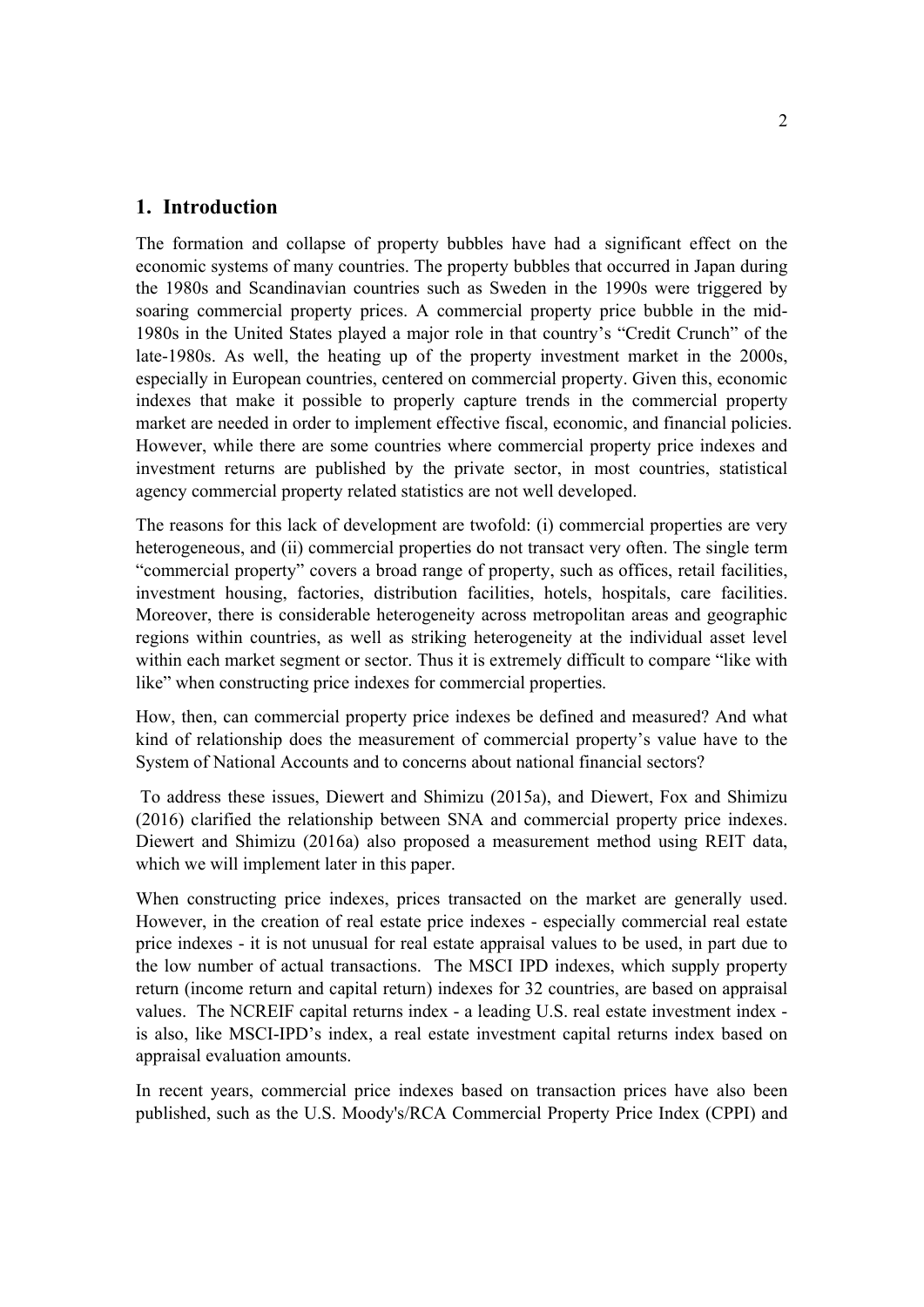the MIT/CRE Transaction Based Index (TBI). In addition, MSCI-IPD is developing a transaction price-based index. Thus, important points that arise with regard to the creation of commercial real estate price indexes are: (i) what are the underlying data (transaction, appraisal or assessment data) and (ii) how exactly are the indexes constructed?

The use of appraisal prices determined by specialists when attempting to estimate price indexes and measure market value in this way is, we believe, without equivalent in constructing economic statistics. That being the case, fully understanding the characteristics of appraisal prices is extremely important when it comes to measuring the market value of commercial property.

Focusing on the Tokyo office market, this paper examines two issues, i.e. the feasibility of implementing the Builder's Model proposed by Diewert and Shimizu (2015b), (2016b), and the issue of what difference does it make when different types of data are used to implement the model.

 A primary objective of this study, which applies the Builder's Model to the Tokyo office market, is to extract land price indexes from the transaction prices compiled by the Japanese Ministry of Land, Infrastructure, Transport and Tourism. As mentioned above, a secondary objective is to compare commercial property price indexes according to the data source used. The data source options for commercial property price indexes are: transaction prices; appraisal prices compiled by real estate markets, e.g. the REIT market; and assessment prices for property tax purposes. This study will compare the resulting land price indexes using these 3 data sources.

 The data are described in Section 2. The Builder's Model is explained in Section 3. The empirical results using transactions data are listed in Section 4 while the results using appraisal and assessment data are described in Section 5. The commercial land price indexes that result from the three approaches are also compared in Section 5.

Our conclusions are summarized in Section 6.

# **2. Data Description**

When estimating commercial property price indexes, we are confronted with the following two problems: how to incorporate quality adjustments in the estimation method, and which data source to use in the estimation, i.e. the problem of data selection.

Research studies on commercial property price indexes have emphasized the problem of data selection when formulating indexes. Traditionally, transaction prices, i.e., market prices, have generally been used to estimate price indexes. However, the number of commercial property market transactions are extremely small. Furthermore, even if a sizable number of transaction prices can be obtained, the heterogeneity of the properties is so pronounced that it is difficult to compare like with like and thus the construction of reliable constant quality price indexes becomes very difficult.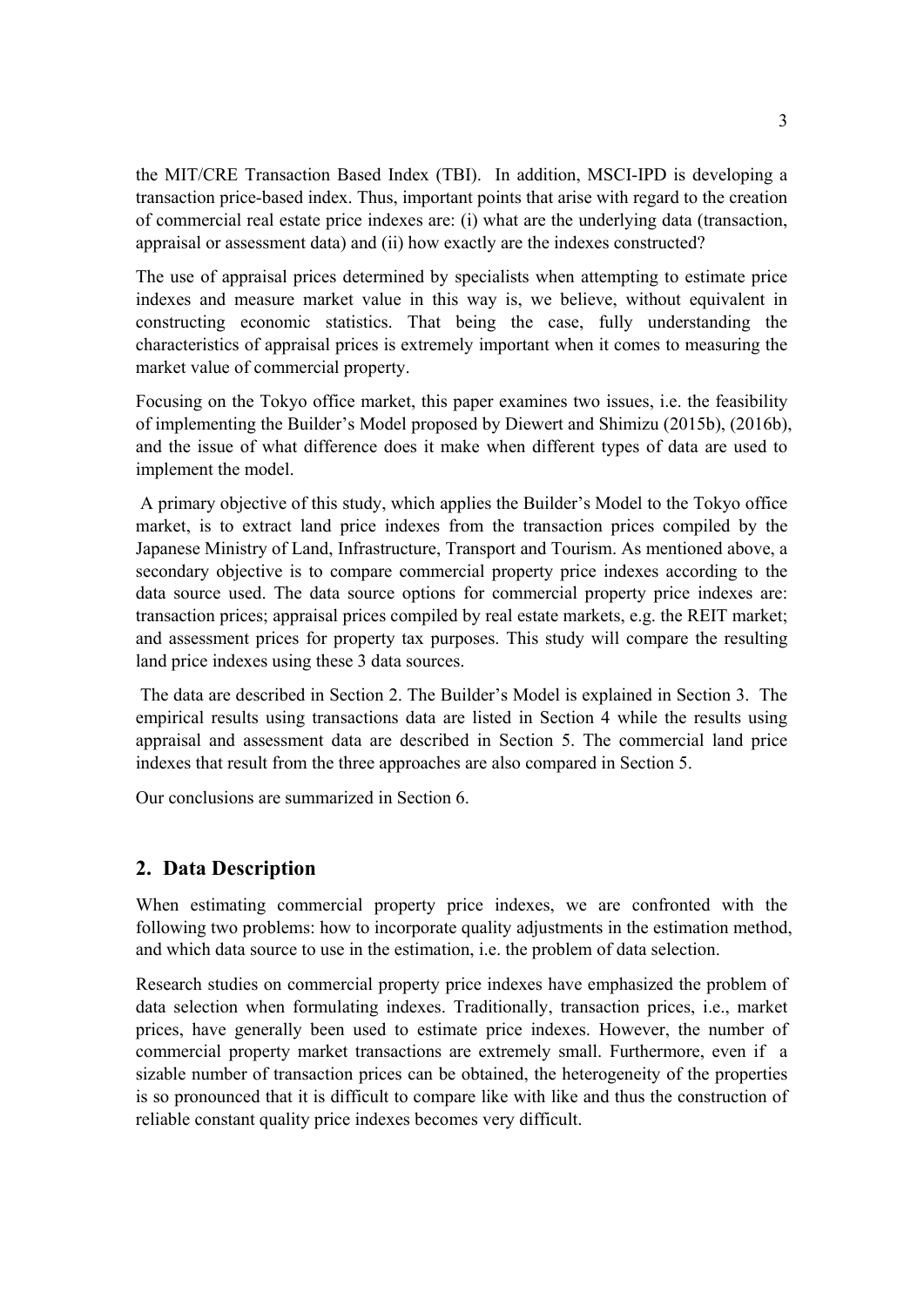Under such circumstances, many commercial property price indexes have been constructed using either appraisal prices from the real estate investment market, or using assessment prices for property tax purposes. The rationale for these price indexes is that, since appraisal prices and assessment prices for property tax purposes are regularly surveyed for the same commercial property, indexes based on these surveys hold most characteristics of the property constant<sup>2</sup>, thus greatly reducing the heterogeneity problem as well as generating a wealth of data.

However, while appraisal prices look attractive for the construction of price indexes, they are somewhat subjective; i.e., exactly how are these appraisal prices constructed? Thus these prices lack the objectivity of market selling prices. Such considerations have led to the development of various arguments concerning the precision and accuracy of appraisal and assessment prices when used in measuring price indexes; see Shimizu and Nishimura (2006) on these issues. In particular, the literature on this issue has pointed out that an appraisal based index will typically lag actual turning points in the real estate market.<sup>3</sup> Geltner, Graff and Young (1994) clarified the structure of bias in the NCREIF Property Index, a representative U.S. index based on appraisal prices. In a later study, Geltner and Goetzmann (2000) estimated an index using commercial property transaction prices and demonstrated the magnitude of errors and the degree of smoothing in the NCREIF Property Index. These problems plague not only the NCREIF Property Index, but all indexes based on appraisal prices, including the MSCI-IPD Index.

With specific reference to Japan's real estate bubble period, Nishimura and Shimizu (2003), Shimizu and Nishimura (2006) (2007), and Shimizu, Nishimura and Watanabe (2012) estimated hedonic price indexes based on commercial property and residential housing transaction price based indexes and contrasted them with appraisal price based indexes and statistically laid out their differences. An examination of the estimated results revealed that during the bubble period, when prices climbed dramatically, indexes based on appraisal prices did not catch up with transaction price increases. Similarly, during the period of falling prices, appraisal based indexes did not keep pace with the decline in prices.

Furthermore, in the case of appraisal prices for investment properties, a systemic factor of appraiser incentives emerges as an additional problem. This problem differs intrinsically from the lagging and smoothing problems that arise in appraisal based methods. Specifically, the incentive problem involves inducing higher valuations from appraisers

<sup>&</sup>lt;sup>2</sup> Two important characteristics which are not held constant are the age of the structure and the amount of capital expenditures on the property between the survey dates.

<sup>&</sup>lt;sup>3</sup> Another problem with appraisal based indexes is that they tend to be smoother than indexes that are based on market transactions. This can be a problem for real estate investors since the smoothing effect will mask the short term riskiness of real estate investments. However, for statistical agencies, smoothing short term fluctuations will probably not be problematic.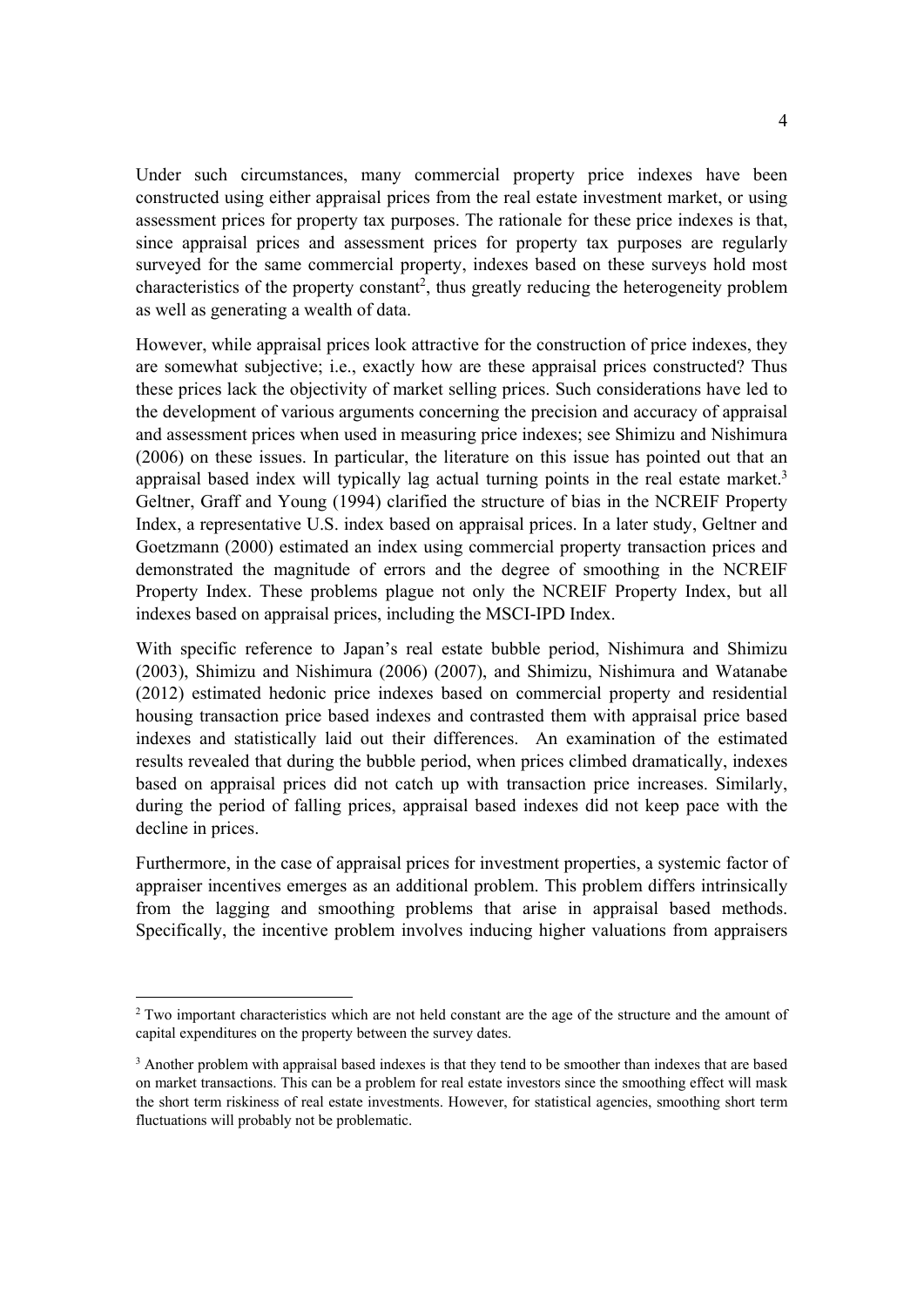in order to bolster investment performance; see Crosby, Lizieri and McAllister (2009) on this point.

In this connection, Bokhari and Geltner (2010) estimated a quality adjusted price index by running a time dummy hedonic regression using transaction price data. Geltner (1997) also used real estate prices determined by the stock market in order to examine the smoothing effects of the use of appraisal prices. Finally, Geltner, Pollakowski, Horrigan and Case (2010), Shimizu, Diewert, Nishimura and Watanabe (2015), Diewert and Shimizu (2016a) and Shimizu (2016) proposed various estimation methods for commercial property price indexes using REIT data.

This study compiled the following three types of micro-data relating to commercial properties in the Tokyo office market: (i) the transaction price data compiled by the Japanese Ministry of Land, Infrastructure, Transport and Tourism; (ii) the appraisal prices periodically determined in the Tokyo office REIT market; and (iii) the "official land prices" surveyed by the Japanese Ministry of Land, Infrastructure, Transport and Tourism since 1970. Official land prices are based on appraisals that are released on January 1st of each year. In Japan, asset taxes relating to land, such as inheritance taxes and fixed assets taxes, are assessed on the basis of these official land prices. Thus official land prices are considered as assessment data for tax purposes. As official land prices are exclusively based on surveys of land prices, they do not include structure prices.

| <b>Symbols</b>        | <b>Variables</b>                                  | <b>Contents</b>                                             | Unit           |
|-----------------------|---------------------------------------------------|-------------------------------------------------------------|----------------|
| V                     | Price                                             | Transaction Price and Appraisal<br>price in Total           | million<br>yen |
| L                     | Total Land area                                   | Land area of building                                       | m <sup>2</sup> |
| S                     | Total Floor space                                 | Floor space of building.                                    | m <sup>2</sup> |
| A                     | Age of building<br>at the time of<br>transaction. | Age of building at the time of<br>transaction/appraisal     | year           |
| H                     | Number of<br>stories                              | Number of stories in<br>the<br>building                     | stories        |
| DS                    | Distance to the<br>nearest station                | Distance to the nearest station.                            | meter          |
| <b>TT</b>             | Travel time to<br>central business<br>district    | Minimum railway riding time in<br>daytime to Tokyo Station. | minute         |
| $WD_k$                | Location(Ward)                                    | k th aare $=1$ ,                                            |                |
| $(k=0,,K)$            | dummy                                             | other <i>district</i> = 0.                                  | (0,1)          |
| $D_{t}$<br>$(t=0,,T)$ | Time dummy<br>(quarterly)                         | t th quarter $=1$ ,<br>other <i>quarter</i> = 0.            | (0,1)          |

**Table 1. Variables from the Three Data Sources**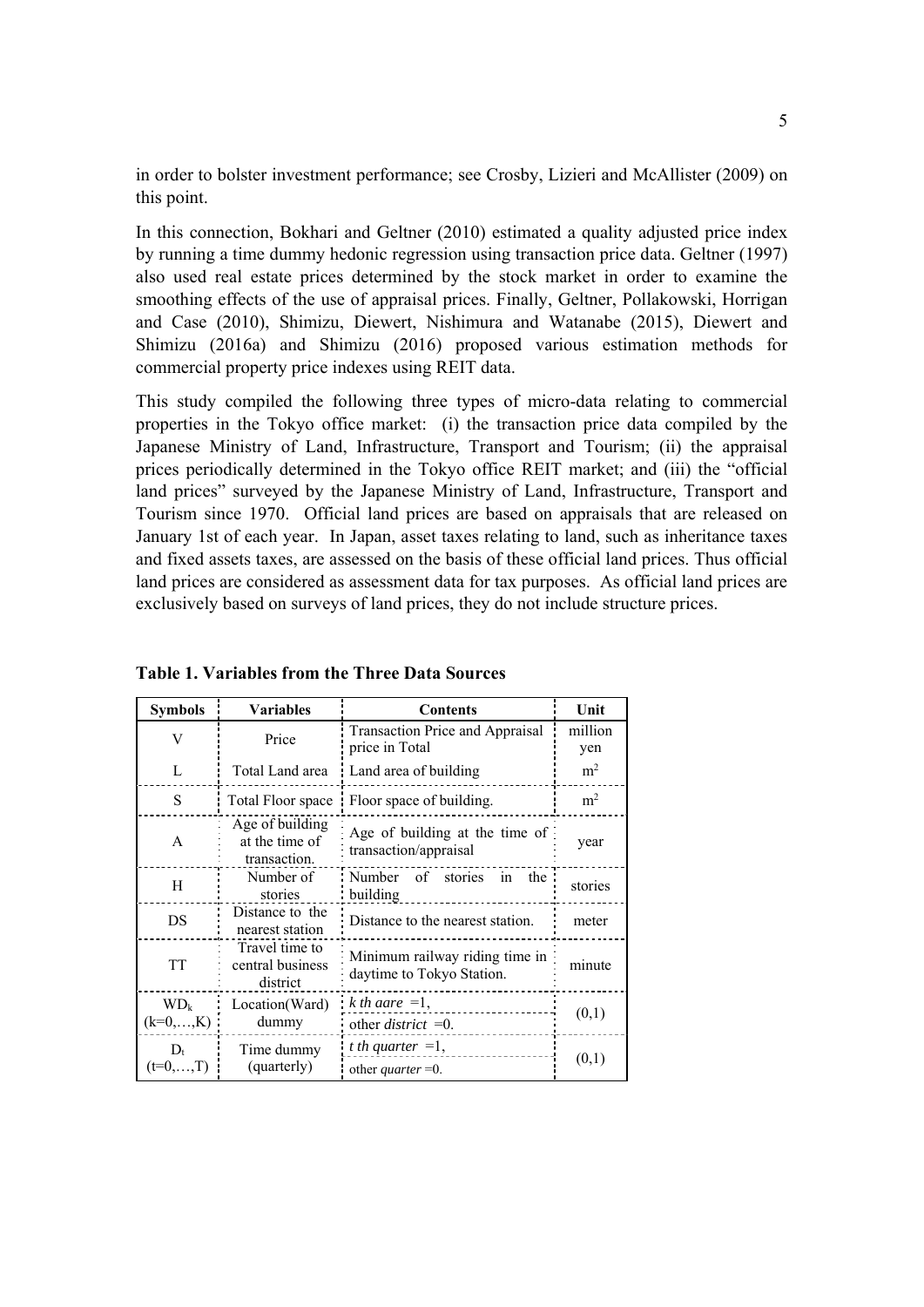Using the first two data sources, land price indexes were estimated using the Builder's Model. These land price indexes will be compared with those estimated using official land prices in Section 5 of the paper.

Our analysis covers the period from 2005 to 2015. The data variables compiled are listed in Table 1.

Table 2 shows a summary of the statistical parameters for the 3 data sources, i.e. transaction prices, REIT appraisal prices, and official land prices. The compiled data consisted of 1,968 transaction prices, 1,804 REIT prices, and 6,242 official land prices.

|                                       | MLIT     | <b>REIT</b> | PLP       |
|---------------------------------------|----------|-------------|-----------|
| $V:$ Selling Price of Office Building | 419.26   | 6686.60     | 416.88    |
|                                       | (368.75) | (4055.60)   | (1036.40) |
| P: Unit Price                         | 1.75     | 4.58        | 1.26      |
|                                       | (1.33)   | (2.26)      | (1.30)    |
| S: Total Structure Floor Area         | 903.30   | 8509.70     |           |
| (square metre)                        | (681.68) | (5463.90)   |           |
| L: Total Land Area $(m^2)$            | 254.24   | 1802.10     | 229.94    |
|                                       | (160.72) | (1580.20)   | (217.18)  |
| H: Total Number of Stories            | 5.79     | 10.12       |           |
|                                       | (2.17)   | (3.30)      |           |
| A: Age (year)                         | 24.32    | 19.14       |           |
|                                       | (10.67)  | (6.80)      |           |
| DS: Distance to Nearest Station       | 387.61   | 308.29      | 347.24    |
|                                       | (237.73) | (170.04)    | (254.79)  |
| TT: Time to Tokyo                     | 19.65    | 15.88       | 21.74     |
|                                       | (8.24)   | (5.10)      | (8.54)    |
| PS : Construction Structure Price     | 23.47    | 23.59       |           |
|                                       | (1.03)   | (1.02)      |           |
| Number of Observations                | 1,968    | 1,804       | 6,242     |

#### **Table2. Summary Statistics**

( ): Standard deviation

# **3. The Builder's Model**

The *builder's model* for valuing a commercial property postulates that the value of a commercial property is the sum of two components: the value of the land which the structure sits on plus the value of the commercial structure.

In order to justify the model, consider a property developer who builds a structure on a particular property. The total cost of the property after the structure is completed will be equal to the floor space area of the structure, say S square meters, times the building cost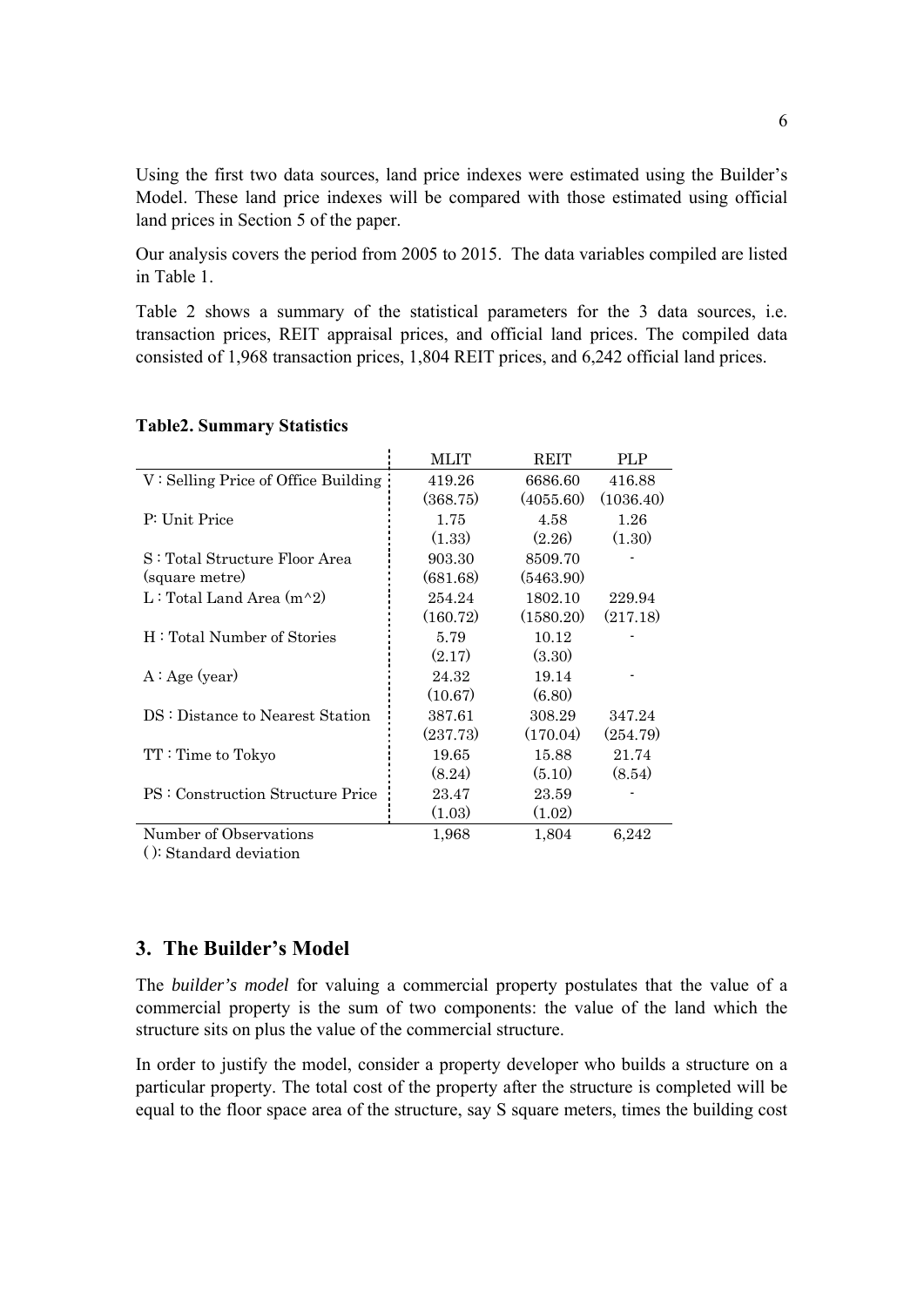per square meter,  $\beta_t$  during quarter or year t, plus the cost of the land, which will be equal to the cost per square meter,  $\alpha_t$  during quarter or year t, times the area of the land site, L. Now think of a sample of properties of the same general type, which have prices or values  $V_{tn}$  in period t<sup>4</sup> and structure areas  $S_{tn}$  and land areas  $L_{tn}$  for  $n = 1,...,N(t)$  where N(t) is the number of observations in period t. Assume that these prices are equal to the sum of the land and structure costs plus error terms  $\varepsilon_{\text{tn}}$  which we assume are independently normally distributed with zero means and constant variances. This leads to the following *hedonic regression model* for period t where the  $\alpha_t$  and  $\beta_t$  are the parameters to be estimated in the regression:<sup>5</sup>

(1)  $V_{tn} = \alpha_t L_{tn} + \beta_t S_{tn} + \varepsilon_{tn}$ ;  $t = 1,...,44; n = 1,...,N(t).$ 

Note that the two characteristics in our simple model are the quantities of land  $L_{tn}$  and the quantities of structure floor space  $S_{tn}$  associated with property n in period t and the two *constant quality prices* in period t are the price of a square meter of land  $\alpha_t$  and the price of a square meter of structure floor space  $\beta_t$ .

The hedonic regression model defined by (1) applies to new structures. But it is likely that a model that is similar to (1) applies to older structures as well. Older structures will be worth less than newer structures due to the depreciation of the structure. Assuming that we have information on the age of the structure n at time t, say  $A(t,n)$ , and assuming a geometric (or declining balance) depreciation model, a more realistic hedonic regression model than that defined by (1) above is the following *basic builder's model*: 6

(2)  $V_{tn} = \alpha_t L_{tn} + \beta_t(1 - \delta_t)^{A(t,n)}S_{tn} + \varepsilon_{tn}$ ;  $t = 1, \ldots, 44; n = 1, \ldots, N(t)$ 

where the parameter  $\delta_t$  reflects the *net geometric depreciation rate* as the structure ages one additional period. Thus if the age of the structure is measured in years, we would

<sup>4</sup> The period index t runs from 1 to 44 where period 1 corresponds to Q1 of 2005 and period 44 corresponds to Q4 of 2015.

<sup>&</sup>lt;sup>5</sup> Other papers that have suggested hedonic regression models that lead to additive decompositions of property values into land and structure components include Clapp (1980; 257-258), Bostic, Longhofer and Redfearn (2007; 184), Diewert (2007; 19-22) (2010) (2011), Francke (2008; 167), Koev and Santos Silva (2008), Rambaldi, McAllister, Collins and Fletcher (2010), Diewert, Haan and Hendriks (2011) (2015) and Diewert and Shimizu (2015b) (2016a) (2016b).

 $6$  This formulation follows that of Diewert (2010) (2011), Diewert, Haan and Hendriks (2011) (2015), Eurostat (2013) and Diewert and Shimizu (2015b) (2016a) (2016b) in assuming property value is the sum of land and structure components but movements in the price of structures are proportional to an exogenous structure price index. This formulation is designed to be useful for national income accountants who require a decomposition of property value into structure and land components. They also need the structure index which in the hedonic regression model to be consistent with the structure price index they use to construct structure capital stocks. Thus the builder's model is particularly suited to national accounts purposes.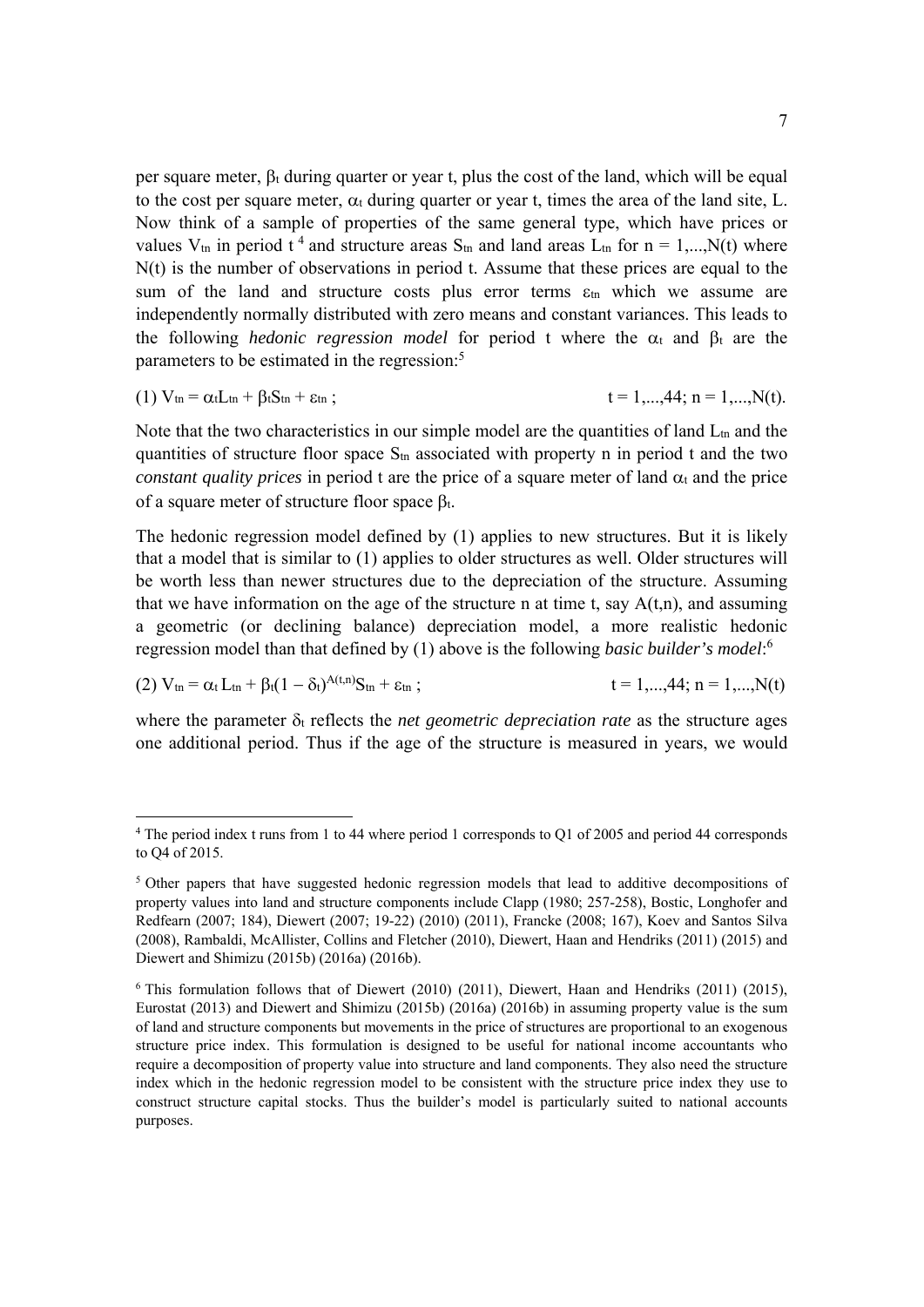expect an annual *net* depreciation rate to be between 2 to 3%.<sup>7</sup> Note that (2) is now a nonlinear regression model whereas (1) was a simple linear regression model. The period t constant quality price of land will be the estimated coefficient for the parameter  $\alpha_t$  and the price of a unit of a newly built structure for period t will be the estimate for  $\beta_t$ . The period t quantity of land for commercial property n is  $L_{tn}$  and the period t quantity of structure for commercial property n, expressed in equivalent units of a new structure, is  $(1 - \delta_t)^{A(t,n)} S_{tn}$  where  $S_{tn}$  is the space area of commercial property n in period t.

Note that the above model is a *supply side model* as opposed to the *demand side model* of Muth (1971) and McMillen (2003). Basically, we are assuming competitive suppliers of commercial properties so that initially,  $8$  we are in Rosen's (1974; 44) Case (a), where the hedonic surface identifies the structure of supply. This assumption is justified for the case of newly built offices but it is less well justified for sales of existing commercial properties.

There is a major problems with the hedonic regression model defined by (2): The multicollinearity problem. Experience has shown that it is usually not possible to estimate sensible land and structure prices in a hedonic regression like that defined by (2) due to the multicollinearity between lot size and structure size.<sup>9</sup> Thus in order to deal with the multicollinearity problem, we draw on *exogenous information* on the cost of building new commercial properties from the Japanese Ministry of Land, Infrastructure, Transport and Tourism (MLIT) and we assume that the price of new structures is proportional to an official measure of commercial building costs,  $p_{tS}$ . Thus we replace  $\beta_t$  in (2) by  $p_{tS}$  for t = 1,...,44. This reduces the number of free parameters in the model by 44.

In order to get preliminary land price estimates, we replaced the structure term  $\beta_1(1 \delta t$ <sup>A(t,n)</sup>S<sub>tn</sub> in equations (2) by pts(1 – 0.025)<sup>A(t,n)</sup>S<sub>tn</sub>; i.e., we assumed that the annual geometric depreciation rate  $\delta_t$  was equal to 0.025. The resulting linear regression model becomes the model defined by (3) below:

(3) 
$$
V_{tn} = \alpha_t L_{tn} + p_{St}(1 - 0.025)^{A(t,n)}S_{tn} + \varepsilon_{tn}
$$
;  $t = 1,...,44; n = 1,...,N(t)$ .

We temporarily put aside the problem of jointly determining land and structure value to concentrate on determining sensible constant quality land prices. Once sensible land

<sup>7</sup> This estimate of depreciation is regarded as a *net depreciation rate* because it is equal to a "true" gross structure depreciation rate less an average renovations appreciation rate. Since we do not have information on renovations and major repairs to a structure, our age variable will only pick up average gross depreciation less average real renovation expenditures.

<sup>&</sup>lt;sup>8</sup> In later sections of the paper, we will see that purchasers of commercial propertiess also influence the price of a commercial properties.

<sup>9</sup> See Schwann (1998) and Diewert, de Haan and Hendriks (2011) and (2015) on the multicollinearity problem.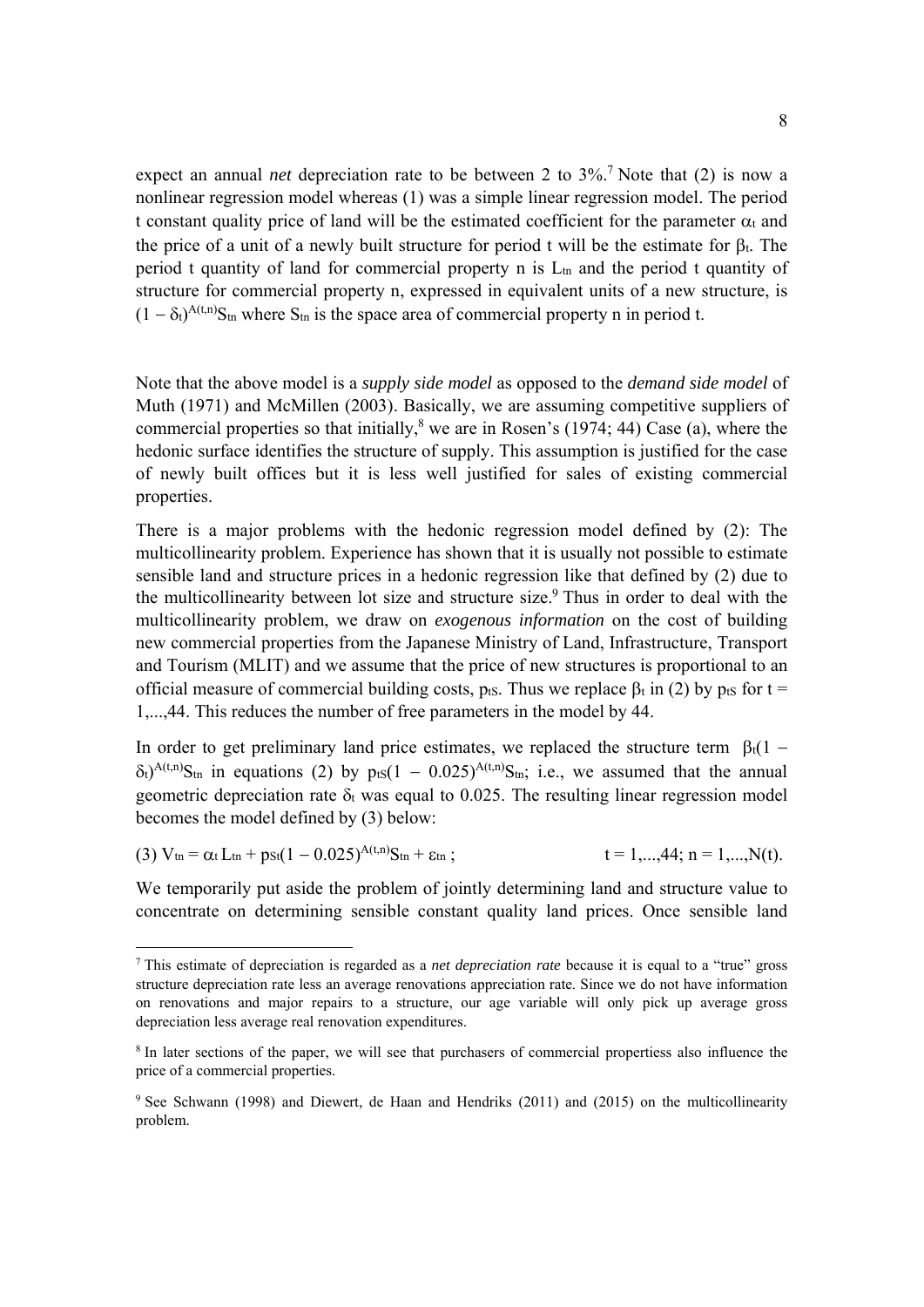prices have been determined, we will then return to the problem of simultaneously determining land and structure values and constant quality price indexes. Thus we temporarily assume that the structure value for unit n in period t,  $V_{\text{Stn}}$ , is defined as follows:

(4) 
$$
V_{\text{Stn}} \equiv p_{\text{St}}(1 - 0.025)^{A(t,n)} S_{\text{tn}}
$$
;  $t = 1,...,44; n = 1,...,N(t)$ .

Once the imputed value of the structure has been defined by (4), we define the imputed land value for commercial property n in period t.  $V_{\text{Lm}}$ , by subtracting the imputed structure value from the total value of the commercial property, which is  $V_{\text{tn}}$ :

(5) 
$$
V_{\text{Ltn}} \equiv V_{\text{tn}} - V_{\text{Stn}}
$$
;  $t = 1,...,44; n = 1,...,N(t)$ .

Thus we temporarily use V<sub>Ltn</sub> as our dependent variable and we will attempt to explain variations in these imputed land values in terms of the property characteristics. We start our estimation procedure by estimating the following basic model:

#### **Base Model:**

(6) 
$$
V_{Ltn} = \alpha_t L_{tn} + \varepsilon_{tn}
$$
;  $t = 1,...,44; n = 1,...,N(t)$ .

In order to take into account possible neighbourhood effects on the price of land, we introduce *ward dummy variables*, D<sub>W,tn,j</sub>, into the hedonic regression (6). There are 23 wards in Tokyo special district. We combined several wards to one ward and made 14 wards or locational dummies.<sup>10</sup> These 14 dummy variables are defined as follows: for  $t =$  $1, \ldots, 44; n = 1, \ldots, N(t); j = 1, \ldots, 14.$ 

(7)  $D_{W,tn,i} \equiv 1$  if observation n in period t is in Ward j of Tokyo;

 $\equiv 0$  if observation n in period t is *not* in Ward i of Tokyo.

We now modify the model defined by (6) to allow the *level* of land prices to differ across the Wards. The new nonlinear regression model is the following one: $11$ 

<sup>10 1:</sup> Chiyoda(198), 2: Chuo(237), 3: Minato(212), 4: Shinjuku(207), 5: Bunkyo(100), 6: Taito(128), 7: Sumida(74), 8: Koto(51), 9: Shinagawa(72), 10: Meguro(31), 11: Ota(70), 12: Setagaya(68), 13: Shibuya(143), 14: Nakano(41), 15: Suginami(40), 16: Toshima(83), 17: Kita(31), 18: Arakawa(42), 19: Itabashi(35), 20: Nerima(42), 21: Adachi(20), 22: Katsushika(18), 23:Edogawa(25). We combined to 14 wards dummies; DW1: Chiyoda(198), DW2: Chuo(237), DW3: Minato(212), DW4: Shinjuku(207), DW5: Bunkyo(100),DW6:Taito(128),DW7:Sumida(74)+Koto(51)=(125),DW8: Shinagawa(72)+ Meguro(31) =(104),DW9:Ota(70) DW10: Setagaya(68), DW11: Shibuya(143), DW12: Nakano(41)+Suginami(40)=(81),  $DW13:Toshima(83)+Kita(31)=(114).DW14=Arakawa(42)+Itabashi(35)+Nerima(42)+$  Adachi(20) Katsushika(18) +Edogawa(25)=(182). Recall that there are 1968 observations in our sample.

<sup>&</sup>lt;sup>11</sup> Our nonlinear regression models are *nested*; i.e., we use the coefficient estimates from the previous model as starting values for the subsequent model. Using this nesting procedure is essential to obtaining sensible results from our nonlinear regressions.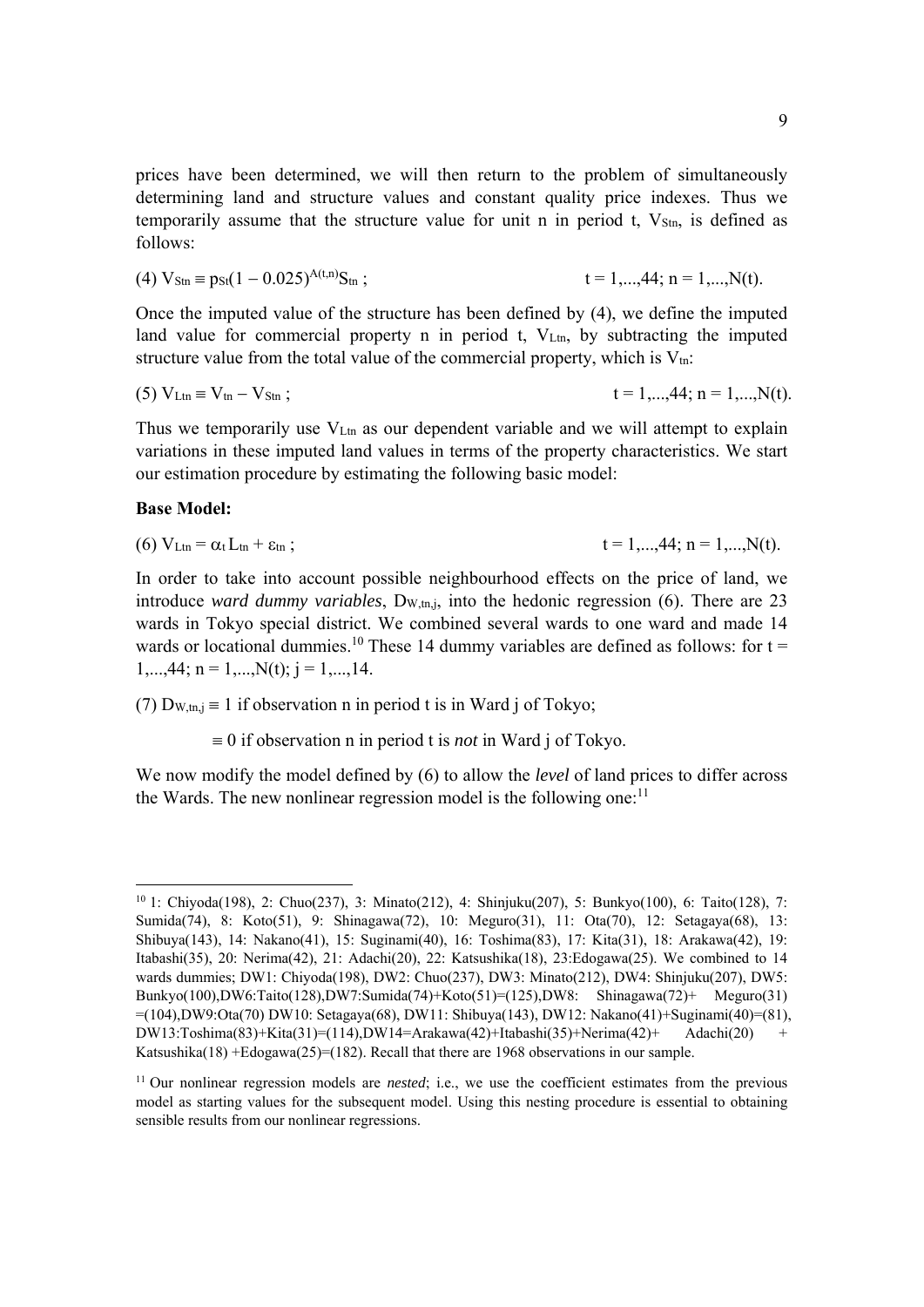#### **Model 1:Time Dummies + Ward Dummies**

(8) 
$$
V_{Ltn} = \alpha_t (\sum_{j=1}^{14} \omega_j D_{W,tn,j}) L_{tn} + \epsilon_{tn}
$$
;  $t = 1,...,44$  n = 1,...,N(t).

Comparing the models defined by equations (6) and (8), it can be seen that we have added an additional 14 *ward relative land value parameters*,  $\omega_1$ ,..., $\omega_1$ 4, to the model defined by (6). However, looking at (8), it can be seen that the 44 land price parameters (the  $\alpha_t$ ) and the 14 ward parameters (the  $\omega_i$ ) cannot all be identified. Thus we need to impose at least one identifying normalization on these parameters. We chose the following normalization:

(9)  $\alpha_1 \equiv 1$ .

l

The *footprint* of a building is the area of the land that directly supports the structure. An approximation to the footprint land for unit n in period t is the total structure area  $S<sub>tn</sub>$ divided by the total number of stories in the structure  $TH_{tn}$ . If we subtract footprint land from the total land area,  $TL_m$ , we get *excess land*,<sup>12</sup>  $EL_m$  defined as follows:

(10)  $EL_{tn} = L_{tn} - (S_{tn}/TH_{tn})$ ;  $t = 1,...,44; n = 1,...,N(t).$ 

In our sample, excess land ranged from  $1.0833 \text{ m}^2$  to  $865.71 \text{ m}^2$ . We grouped our observations into 3 categories, depending on the amount of excess land that pertained to each observation. Group 1 consists of observations tn where 1:  $EL<sub>tn</sub> < 50$ ; 2: observations such that  $50 \leq EL_{\text{tn}} < 125$ ; 3:  $125 \leq EL_{\text{tn}}$ . Now define the excess land dummy variables, D<sub>EL,tn,m</sub>, as follows: for  $t = 1,...,44$ ;  $n = 1,...,N(t)$ ;  $m = 1,...,3$ :

(11)  $D_{EL,tn,m} \equiv 1$  if observation n in period t is in excess land group m;

 $\equiv 0$  if observation n in period t is *not* in excess land group m.

We will use the above dummy variables as adjustment factors to the price of land. A priori, we expected that an increase in the amount of excess land (holding constant other factors) would lead to an increase in the overall price of land per  $m<sup>2</sup>$  since more excess land should lead to better views and possibly more productivities for each commercial property and thus increase the price of land. In fact, the opposite happened; the more excess land a property possessed, the lower was the per meter squared value of land for that property.<sup>13</sup>

The new excess land regression model is the following one:

<sup>&</sup>lt;sup>12</sup> This is land that is usable for purposes *other* than the direct support of the structure on the land plot.

<sup>&</sup>lt;sup>13</sup> The excess land characteristic was also used by Diewert and Shimizu (2016b) and Burnett-Isaacs, Huang and Diewert (2016) in their studies of condominium prices. The same phenomenon was observed in these studies: the more excess land that a high rise property had, the lower was the per meter land price.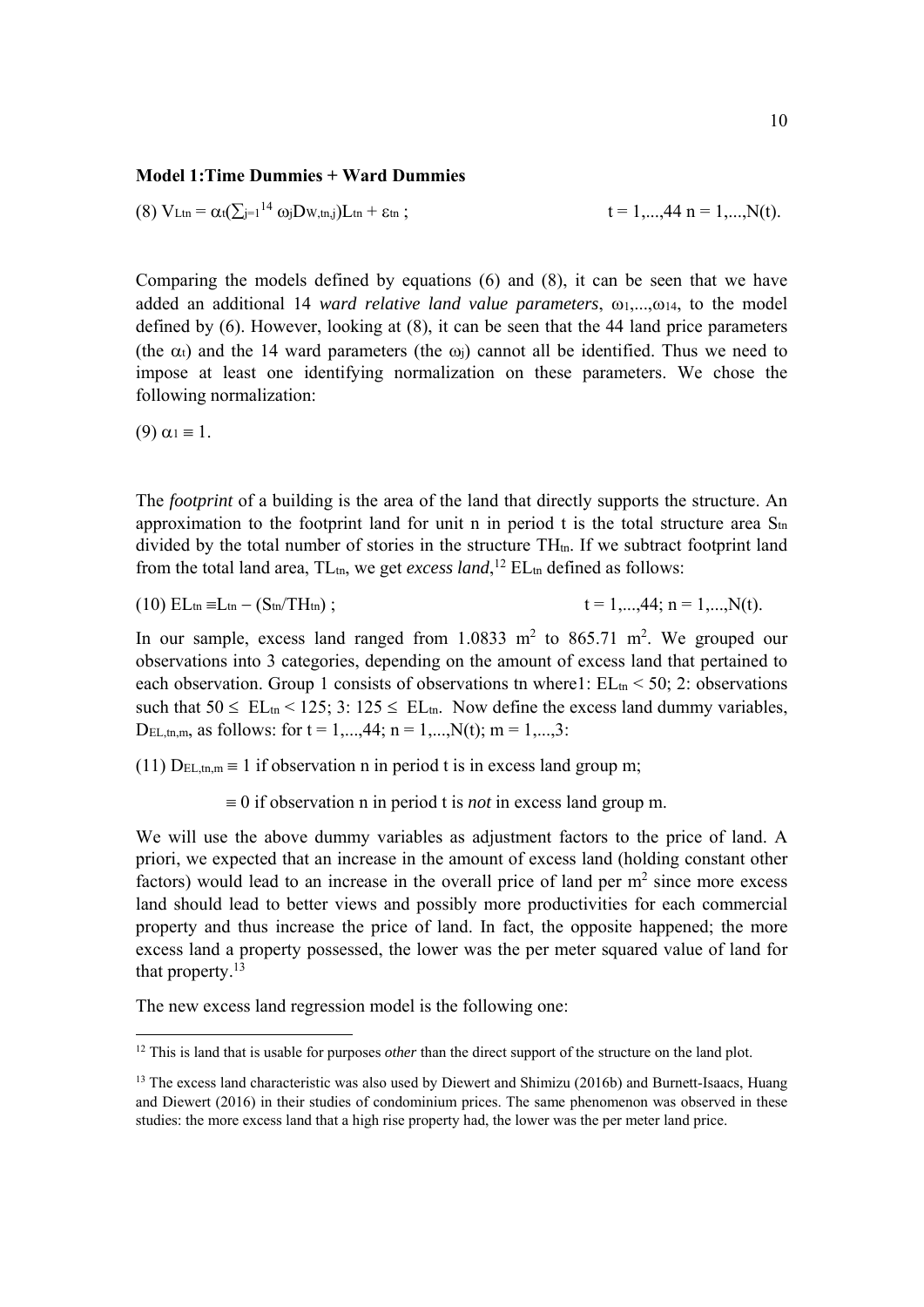#### **Model 2:Model 1+ Splines on excessed land**

$$
(12)\ V_{Ltn}=\alpha_t(\textstyle\sum_{j=1}^{14}\omega_jD_{W,\text{tn},j})(\textstyle\sum_{m=1}^3\chi_h\ D_{EL,\text{tn},m})L_{tn}+\epsilon_{tn}\ ;
$$

 $t = 1,...,44; n = 1,...,N(t).$ 

However, looking at (11), it can be seen that the 44 land price parameters (the  $\alpha_t$ ), the 22 ward parameters (the  $\omega_i$ ) and the 3 excess land parameters (the  $\gamma_1$ ) cannot all be identified. Thus we imposed the following identifying normalizations on these parameters:

(13)  $\alpha_1 = 1$ ;  $\chi_1 = 1$ .

It is likely that the height of the building increases the value of the land plot supporting the building, all else equal. In our sample of commercial property prices, the height of the building (the H variable) ranged from 3 stories to 14 stories. There are a few observations in upper stories. We combined them and made  $8$  Hight dummies.<sup>14</sup> Thus we define the building height dummy variables, D<sub>H,tn,h</sub>, as follows: for  $t = 1,...,44$ ;  $n = 1,...,N(t)$ ;  $h =$ 3,...,14:

(14)  $D_{H,tn,h} \equiv 1$  if observation n in period t is in building height category h;

 $\equiv 0$  if observation n in period t is *not* in building height category h.

The new nonlinear regression model is the following one:

#### **Model 3:Model 2+ Height dummies**

(15) 
$$
V_{Ltn} = \alpha_t (\sum_{j=1}^{14} \omega_j D_{W,tn,j}) (\sum_{m=1}^{5} \chi_h D_{EL,tn,m}) (\sum_{h=1}^{8} \mu_m D_{H,tn,h}) L_{tn} + \epsilon_m ;
$$
  
\n $t = 1,...,44; n = 1,...,N(t).$ 

Comparing the models defined by equations (8) and (12), it can be seen that we have added an additional 8 *building height parameters*,  $\mu_1, \ldots, \mu_8$ , to the model defined by (12).

<sup>14</sup> H 3(361), H4(290), H5(348), H6(254), H7(229), H8(228), H9(155), H10(74), H11(19), H12(7), H13(2), H14(1). We combined to 10 Hight dummies; DH1=H 3(361), DH2=H4(290), DH3= H5(348), DH4=H6(254), DH5= H7(229), DH6= H8(228), DH7= H9(155), DH8=H10(74)+ H11(19)+ H12(7)+  $H13(2)$ +  $H14(1)$ =(103).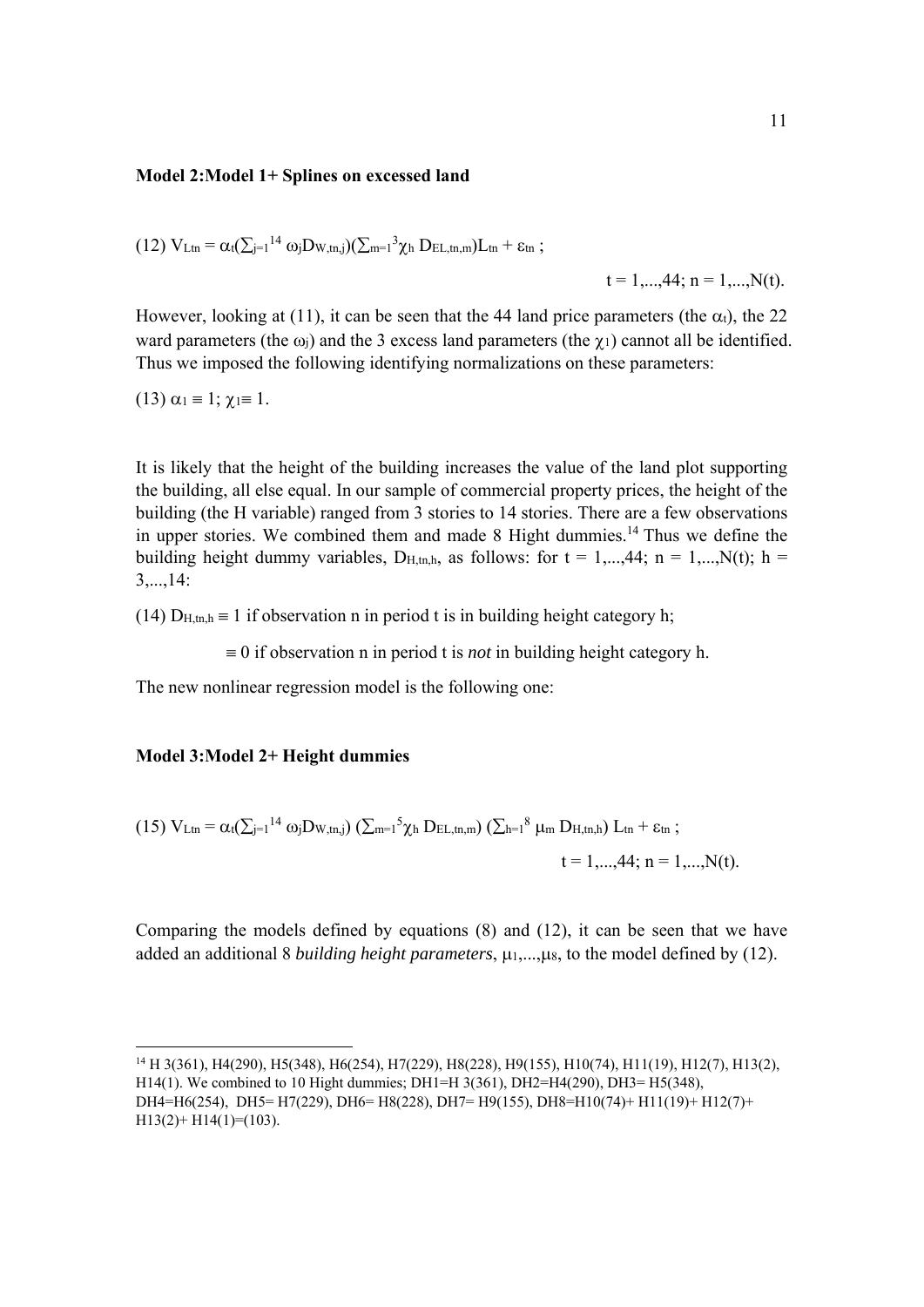Not all of the parameters in (15) can be identified so we impose the following normalizations on the parameters in (15):

$$
(16) \alpha_1 \equiv 1; \chi_1 \equiv 1; \mu_1 \equiv 1.
$$

There are two additional explanatory variables in our data set that may affect the price of land. Recall that DS was defined as the distance to the nearest subway station and TT as the subway running time in minutes to the Tokyo station from the nearest station. DS ranges from 0 to 1,500 meters while TT ranges from 1 to 48 minutes. These new variables are inserted into the nonlinear regression model (15) in the following manner:

### **Model 4: Model3+DS(the distance to the nearest subway station)+TT(the subway running time in minutes to the Tokyo station from the nearest station):**

(17) 
$$
V_{Ltn} = \alpha_t (\sum_{j=1}^{l} 14 \omega_j D_{W,tn,j}) (\sum_{m=1}^{5} \chi_h D_{EL,tn,m}) (\sum_{h=1}^{l} 10 \mu_m D_{H,tn,h})
$$

$$
\times (1 + \eta (DS_{tn} - 0)) (1 + \theta (TT_{tn} - 1)) L_{tn} + \epsilon_{tn};
$$

$$
t = 1,...,44; n = 1,...,N(t).
$$

Not all of the parameters in (17) can be identified so we again impose the normalizations (16) on the parameters in (17):

Finally for our final builder's model for commercial property, we use  $V_{tn}$  as the dependent variable and use the same specification for the land component of the property that we used in Model 4 but now we add the term  $(1 - \delta)^{A(t,n)}S_{tn}$  to account for the structure component of the value of the commercial property. Note that we will now estimate the annual depreciation rate  $\delta$  in new model, rather than assuming that it was equal to 2.5%. Thus the number of unknown parameters in our new model increases from 69 to 70. Note that the normalizations (17) are still imposed on Model 5.

#### Model 5: Replace V<sub>Ltn</sub> to V<sub>tn</sub>.

(18) 
$$
V_{tn} = \alpha_t (\sum_{j=1}^{14} \omega_j D_{W,tn,j}) (\sum_{m=1}^{5} \chi_h D_{EL,tn,m}) (\sum_{h=1}^{10} \mu_m D_{H,tn,h})
$$
  
×(1+ $\eta (DS_{tn}-0))(1+\theta (TT_{tn}-1))L_{tn} + \beta_t (1-\delta_t)^{A(t,n)}S_{tn} + \epsilon_{tn};$   
t = 1,...,44; n = 1,...,N(t).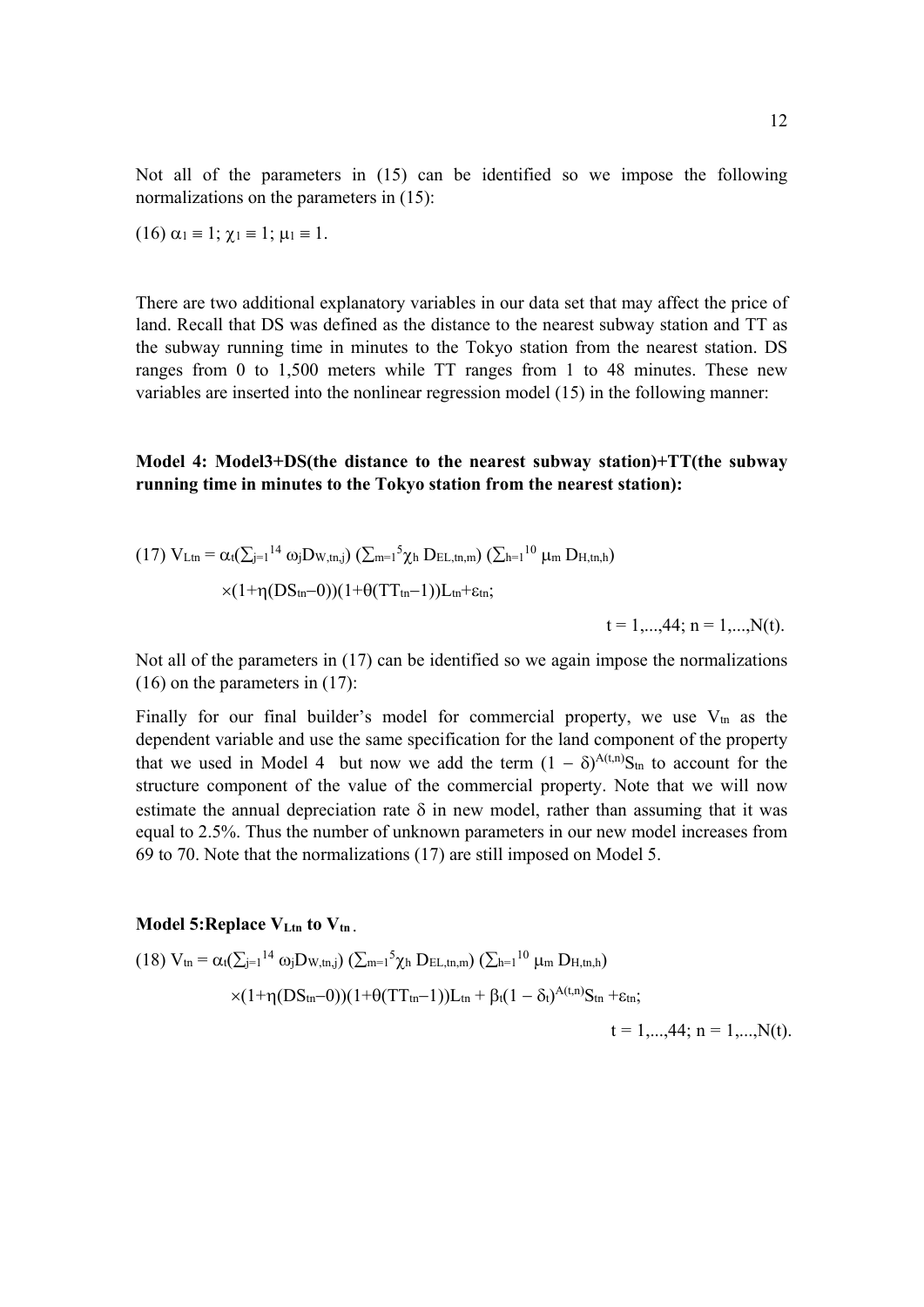## **4. Results using the Builder's Model with Transaction Prices**

We started our estimation procedure by estimating Model 1. The normalization  $\alpha_1 = 1$  is convenient since the resulting sequence of parameter estimates  $\alpha_t$  will form an overall price index for commercial land in the 22 Wards where the index starts at unity in the first quarter of the sample period.

Taking into account the normalization (9), it can be seen that Model 1 defined by (8) has 44 unknown land price parameters  $\alpha_t$  and 14 ward relative land price parameters  $\omega_i$ . The regression model defined by (8) is now a nonlinear regression model. We estimated this model (and the subsequent nonlinear regression models) using the nonlinear regression option in Shazam; see White (2004). The  $R^2$  for this model turned out to be 0.640 and the log likelihood (LL) was -13421.67.

In next step, we added the excess land dummy variables. The  $R^2$  for Model 2 turned out to be 0.659 and the log likelihood was an increase of 48.62 over the final LL of Model 2 for the addition of 3 new parameters.

In Model 3, we added height of the building as in equations (15). The  $\mathbb{R}^2$  for Model 3 turned out to be 0.730 and the log likelihood was an increase of 237.01 over the final LL of Model 2 for the addition of 7 new parameters.

For Model 4, the distance to the subway parameter turns out to be  $\eta^* = -0.0003$  (t = 5.197) so that an extra minute of distance reduces the land value component of the commercial property by 0.03%. The travel time to the Tokyo Central Station parameter is  $\theta^* = -0.003$  (t = -1.192) so that an extra minute of travel time reduces the land value component of the commercial property by 0.3%. It can be seen that these two additional explanatory variables have explanatory power.

In the Model 5, we switch from imputed land value  $V_{\text{Ltn}}$  as the dependent variable in the regressions to the selling price of the property,  $V_{tn}$ . We use the estimated values for the coefficients in (21) as starting values in the nonlinear regression which follows.

Our new model uses  $V_{\text{tn}}$  as the dependent variable and uses the same specification for the land component of the property that we used in the Model1-4 but now we add the term  $(1)$  $\delta$ )<sup>A(t,n)</sup>S<sub>tn</sub> to account for the structure component of the value of the commercial property. Note that we will now estimate the annual depreciation rate  $\delta$  in our new model, rather than assuming that it was equal to 2.5%. Thus the number of unknown parameters in our new model increased from 80 to 81.

The  $\mathbb{R}^2$  for this new model turned out to be 0.734 and the log likelihood was -13122.71. This LL cannot be compared with the LL in the previous model, because the dependent variable has changed. The estimated depreciation rate was  $\delta^* = 0.065$  (t =6.739). This estimated annual depreciation rate of 6.5% is much higher than our earlier assumed rate of 2.5%. We will have to improve this model in future.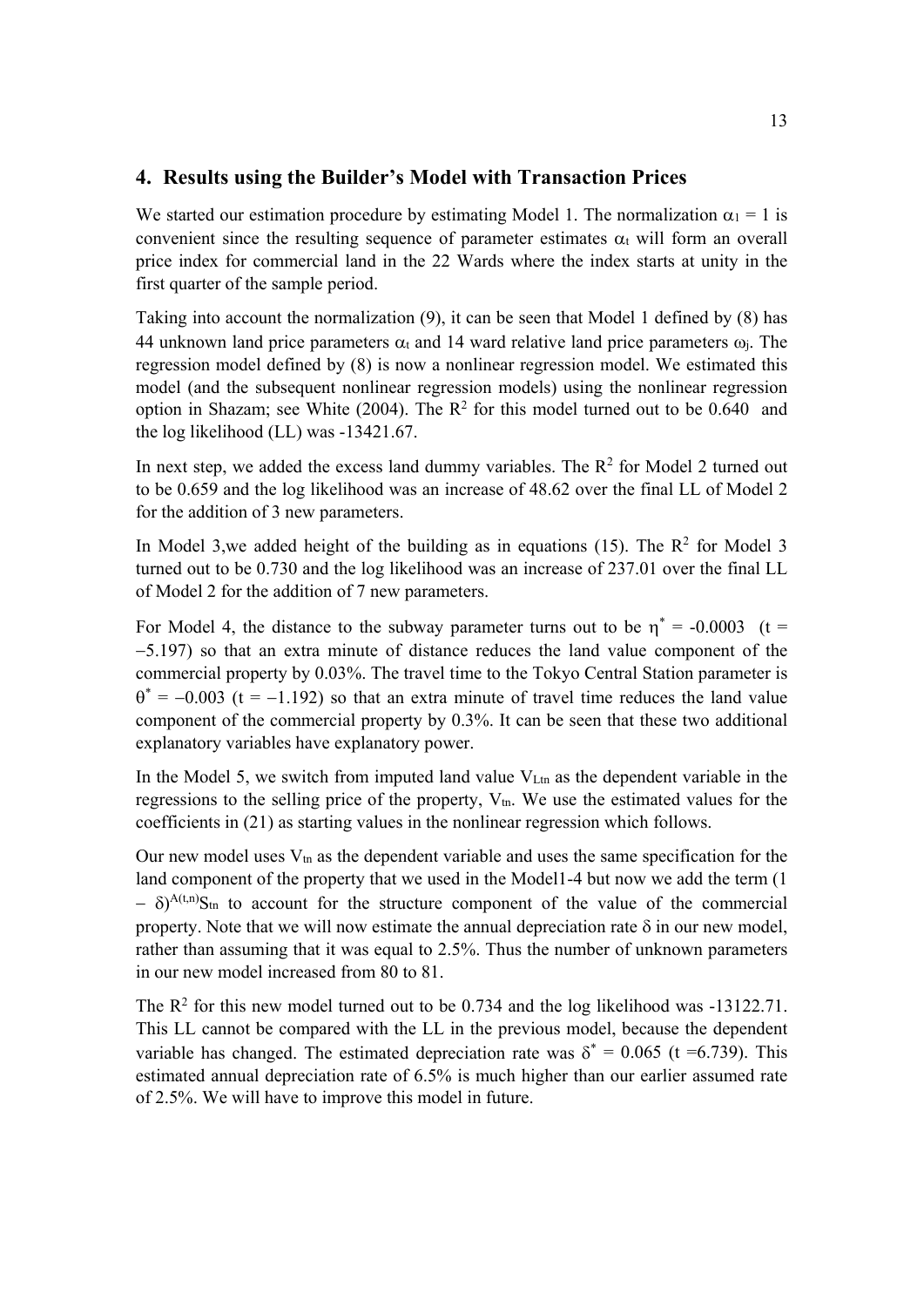| <b>Estimation Method</b>                       |         |         | NL        |            |              |  |
|------------------------------------------------|---------|---------|-----------|------------|--------------|--|
| Number of Observations                         | 1,968   |         |           |            |              |  |
| Dependent Variable                             | PL      |         |           |            | $\mathbf{V}$ |  |
| Model                                          | Model.1 | Model.2 | Model.3   | Model.4    | Model.5      |  |
| $A:$ Depreciation rate                         |         |         |           |            | 0.065        |  |
|                                                |         |         |           |            | (6.739)      |  |
| DS: Distance to the                            |         |         |           |            |              |  |
| nearest station (metre)                        |         |         |           | $-0.0003$  | $-0.0002$    |  |
|                                                |         |         |           | $-5.197$   | $-4.972$     |  |
| TT:Time to the Tokyo<br>station (minutes)      |         |         |           | $-0.003$   | $-0.004$     |  |
|                                                |         |         |           |            |              |  |
|                                                |         |         |           | $(-1.192)$ | $(-1.619)$   |  |
| DEL: Effective Land Area<br><b>GROUP DUMMY</b> |         |         |           |            |              |  |
| $D_{EL}1$ : $EL < 50$                          |         | 0.954   | 1.083     | 1.071      | 0.819        |  |
|                                                |         | (5.051) | (6.850)   | (6.312)    | (6.287)      |  |
| $D_{EL}2: 50 \leq ELL \leq 125$                |         | 0.749   | 0.428     | 3.548      | 0.349        |  |
|                                                |         | (3.527) | (3.307)   | (3.548)    | (3.469)      |  |
| $D_{EL}3: 125 \leq ELL$                        |         | 0.303   | 0.316     | 0.348      | 0.264        |  |
|                                                |         | (4.746) | (4.649)   | (4.957)    | (4.774)      |  |
| H: STORY GROUP<br><b>DUMMY</b>                 |         |         |           |            |              |  |
| $H=3$                                          |         |         | base line | base line  | base line    |  |
| $D_H$ 1: H=4                                   |         |         | 1.041     | 0.996      | 1.048        |  |
|                                                |         |         | (16.541)  | (14.222)   | (16.269)     |  |
| $D_H2$ : H=5                                   |         |         | 1.308     | 1.283      | 1.337        |  |
|                                                |         |         | (19.315)  | (16.429)   | (18.699)     |  |
| $D_H3$ : H=6                                   |         |         | 1.569     | 1.509      | 1.584        |  |

# **Table3. Estimated Results of Builder's Model for Transaction Prices in Tokyo**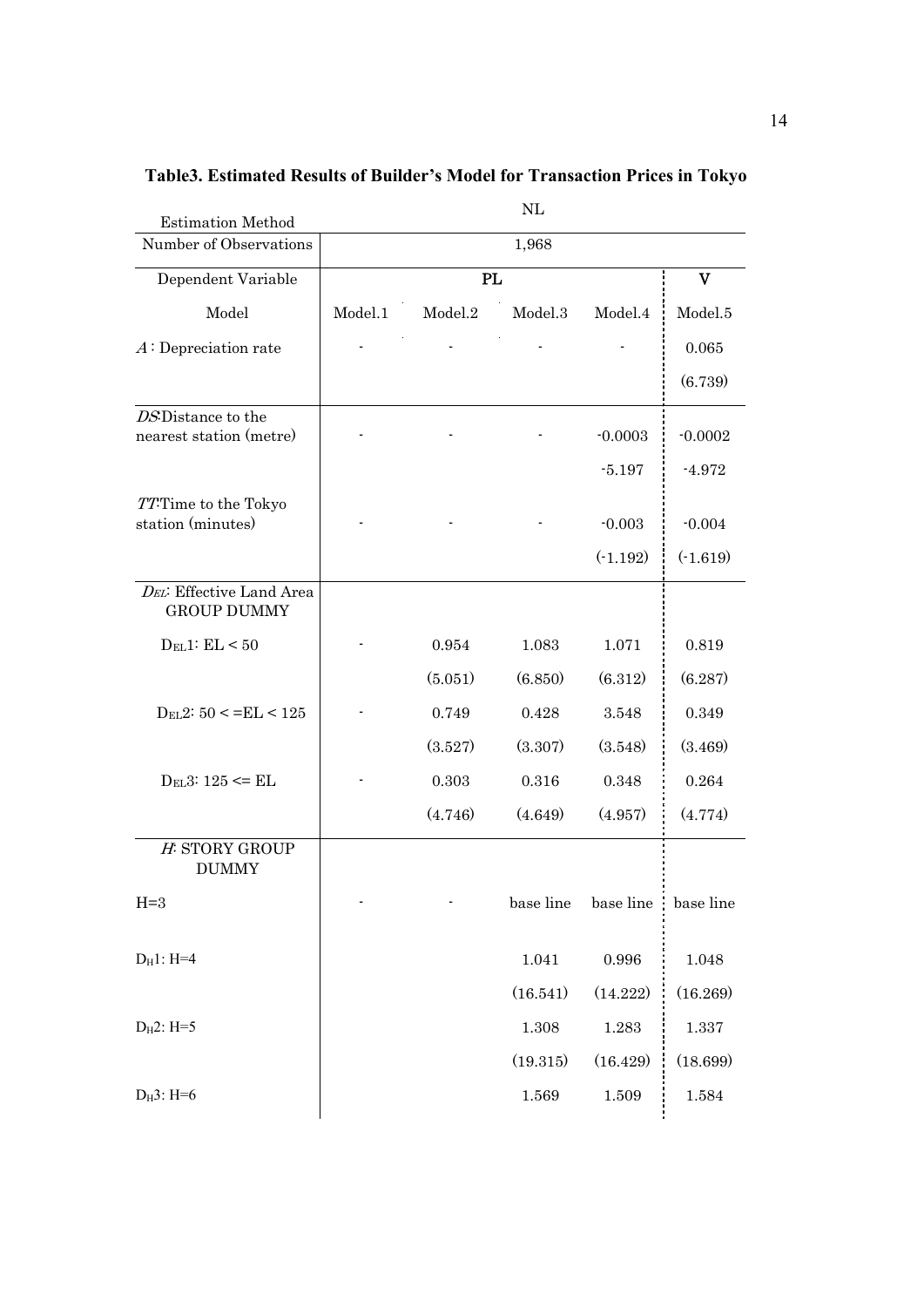|                                          |             |             | (19.642)    | (16.462)             | (18.894)    |
|------------------------------------------|-------------|-------------|-------------|----------------------|-------------|
| $D_H4: H=7$                              |             |             | 1.696       | 1.620                | 1.731       |
|                                          |             |             | (20.219)    | (16.586)             | (18.826)    |
| $D_H5$ : H=8                             |             |             | 2.109       | 2.018                | 2.137       |
|                                          |             |             | (20.953)    | (17.090)             | (19.463)    |
| $D_H6$ : H=9                             |             |             | 2.400       | 2.244                | 2.370       |
|                                          |             |             | (20.036)    | (16.614)             | (18.938)    |
| $D_H$ 7: H $>=$ 10                       |             |             | 2.454       | 2.335                | 2.496       |
|                                          |             |             | (19.652)    | (16.372)             | (18.686)    |
| WD <sub>k</sub> (Location dummy)         |             |             | Yes         |                      |             |
| Dt (Time dummy)                          |             |             | Yes         |                      |             |
| R-SQUARE                                 | 0.640       | 0.659       | 0.730       | 0.733                | 0.734       |
| <b>LOG-LIKELIHOOD</b><br><b>FUNCTION</b> | $-13421.67$ | $-13373.05$ | $-13136.04$ | $-13373.05$          | $-13122.71$ |
| $( )$ : t-Value                          |             |             |             |                      |             |
| 2.5                                      |             |             |             |                      |             |
|                                          |             |             |             | - Model1<br>- Model2 |             |
| Α                                        |             |             |             |                      |             |



**Figure 1. Quarterly Trends of PL and PS in Tokyo: Builder's Model**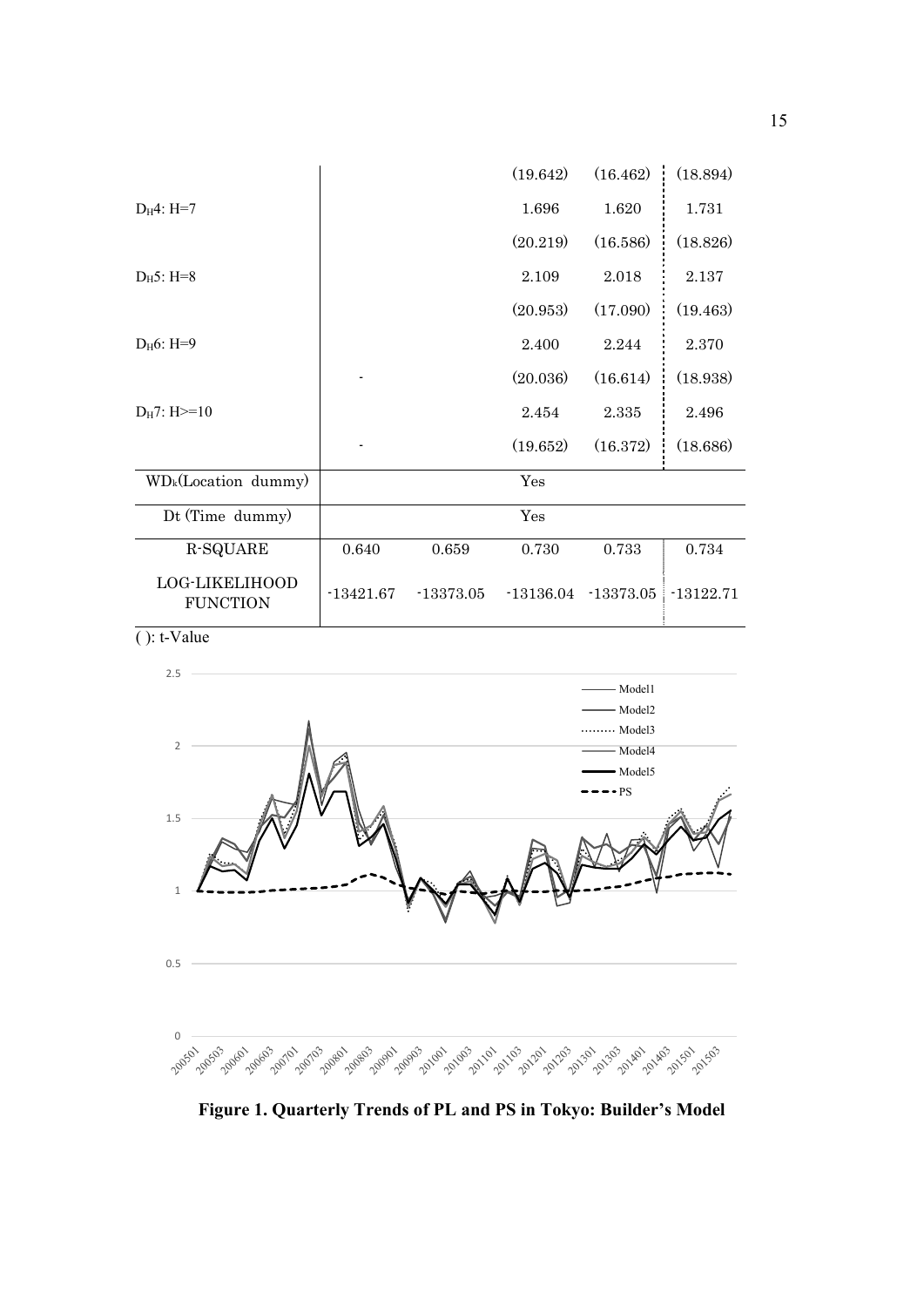Using the estimated results, the land price index and structure price PS were compared. In the case of the land price index, we can trace the rise in 2006 and 2007 land prices mocked similarly with the investment fund bubble preceding the Lehman shock. We can also observe the fall in land prices accompanying the social disarray after the Great East Japan Earthquake of March 2011 and subsequently, the Fukushima Reactor No. 1 explosion.

Shifting our focus to more recent years, media reports have frequently highlighted capital flows into the real estate market accompanying the massive easing of financial liquidity since 2013 due to Abenomics, as reflected in the rise in land prices seen from 2013 to 2015. Subsequently, prices dipped for a while, but signs of a renewed uptick can be observed.

Meanwhile, also in the case of the structure price PS, substantial increases continue to be seen since 2013, due to construction demand brought about by the recovery from the Great East Japan Earthquake, as well as increasing development demands due to the upcoming 2020 Olympics. Property price increases in recent years can clearly be attributed to the combination of these two factors.

# **5. Comparison with Appraisal Prices and Assessment Prices**

In this section, we apply the Builder's Model to REIT data and time dummy hedonic model to official land prices, estimate the land price indexes, and compare the 3 indexes: transaction based land price index (MLIT), appraisal based land price index (REIT) and assessment based land price index (PLP). For the comparison of data sources, we note that the transaction price data are compiled monthly; the REIT appraisal price data are compiled monthly or quarterly; while the official land prices(PLP: Published Land Prices) are surveyed only once yearly. Hence, the transaction price data and REIT data are annualized for the purpose of comparison with the official land price index.

Since official land prices are based only on a survey of land prices, they do not incorporate structure prices. In our estimate of the land price index based on official land prices, the variables relating to structure in the Builder's Model mentioned in the above section were excluded. Hence, strictly speaking, our model differs from the original Builder's Model. Moreover, since this study's objective is to compare price indexes according to the 3 data sources used, the descriptive variables in the 3 respective models were standardized to resemble each other as much as possible. The REIT model and the official land price model were then estimated. The estimated results are shown in Table 3.

The coefficient of determination adjusted for degrees of freedom was 0.725 for the transaction price model; 0.869 for the REIT model, and 0.857 for the official land price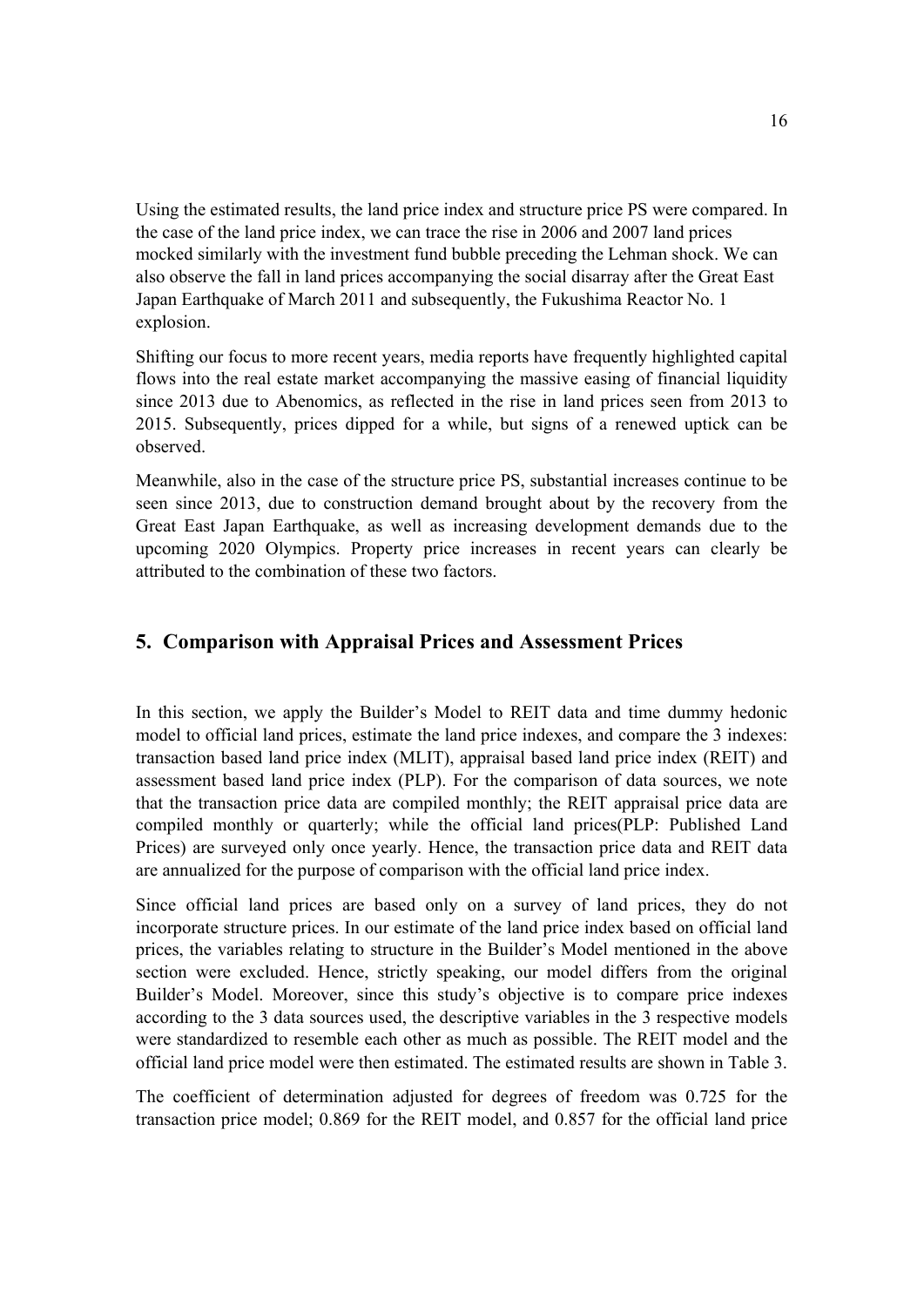model (PLP). The depreciation rate was 2.8% for the transaction price model; 3.6% for the REIT model; and 2.5% for the quarterly model using previous transaction price data, a result consistent with other research on future prospects.

| <b>Estimation Method</b>                |                           | NL                |             |
|-----------------------------------------|---------------------------|-------------------|-------------|
| DataSet                                 | <b>MLIT</b>               | <b>REIT</b>       | <b>PLP</b>  |
| Number of                               |                           |                   |             |
| Observations                            | 1,968                     | 1,804             | 6,242       |
| Dependent Variable                      | $\boldsymbol{\mathrm{V}}$ | V                 | PL          |
| $A:$ Depreciation rate                  | 0.067                     | 0.036             |             |
|                                         | (7.388)                   | (0.005)           |             |
| DS: Distance to the                     |                           |                   |             |
| nearest station                         | $-0.0002$                 | 0.0000            | $-0.0009$   |
|                                         | $-(5.689)$                | (0.000)           | (0.000)     |
| TT:Time to the Tokyo                    |                           |                   |             |
| station                                 | $-0.004$                  | $-0.005$          | $-0.022408$ |
|                                         | $-(2.125)$                | (0.002)           | (0.001)     |
| DEL: Effective Land<br>Area GROUP DUMMY |                           |                   |             |
| $D_{EL}1: EL < 50$                      | 0.885                     | Yes               |             |
|                                         | (6.685)                   |                   |             |
| $D_{EL}2: 50 < E_{LL}$                  |                           |                   |             |
| 125                                     | 0.334                     | Yes               |             |
|                                         | (3.220)                   |                   |             |
| $D_{EL}3: 125 \leq ELL$                 | 0.257                     | Yes               |             |
|                                         | (4.670)                   |                   |             |
| H: STORY GROUP<br><b>DUMMY</b>          |                           |                   |             |
| $H = 3$                                 | base line                 | base line         |             |
|                                         |                           | (Different Scale) |             |
| $D_H1: H=4$                             | 1.039                     | Yes               |             |
|                                         | (15.635)                  |                   |             |
| $D_H2$ : H=5                            | 1.311                     | Yes               |             |
|                                         | (18.538)                  |                   |             |
| $D_H3$ : H=6                            | 1.595                     | Yes               |             |
|                                         | (19.003)                  |                   |             |
| $D_H4: H=7$                             |                           | Yes               |             |
|                                         | 1.726                     |                   |             |
|                                         | (19.431)                  |                   |             |
| $D_H5$ : H=8                            | 2.096                     | Yes               |             |
|                                         | (20.195)                  |                   |             |

**Table4. Estimated Results with Three Data Source in Tokyo**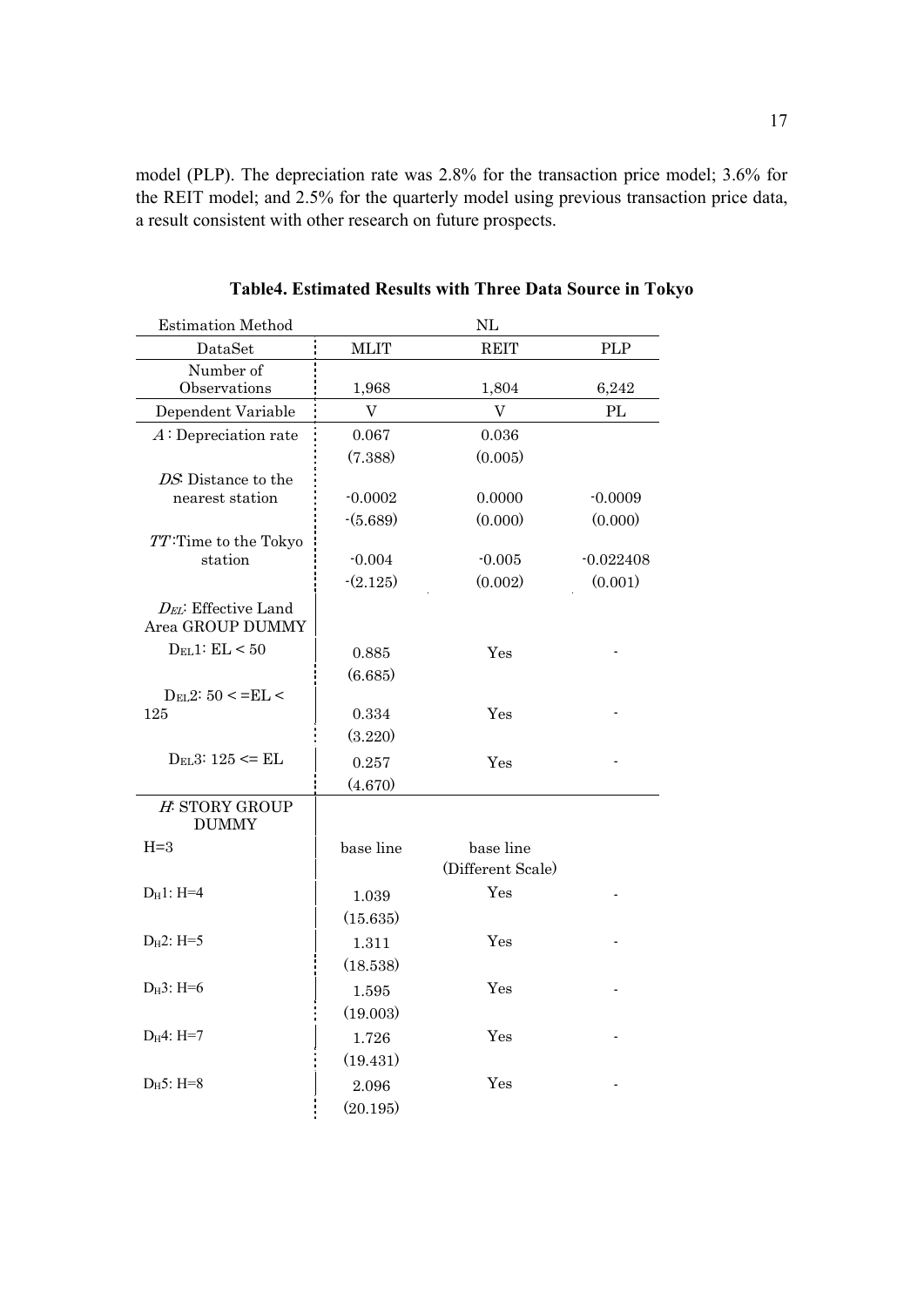| $D_H6$ : H=9           | 2.314    | $\operatorname{Yes}$ |       |
|------------------------|----------|----------------------|-------|
|                        | (19.067) |                      |       |
| $D_H$ 7: H $>=$ 10     | 2.541    | Yes                  |       |
|                        | (19.173) |                      |       |
| $WD_k(Location dummy)$ |          | $\operatorname{Yes}$ |       |
| Dt (Time dummy)        |          | $\operatorname{Yes}$ |       |
| <b>R-SQUARE</b>        | 0.728    | 0.869                | 0.857 |
| $()$ : t-Value         |          |                      |       |



**Figure 2. Comparison of PL's from Three Data Sources and PS in Tokyo**

When the three indexes are compared in Figure 2, their particular characteristics can be visually grasped. Firstly, the structure price PS, as mentioned above, shows a decline that can be observed starting in 2012, following the Great East Japan Earthquake of 2011. However, prices started to rise substantially in 2013 when the massive easing of financial liquidity referred to as Abenomics began. This strong uptrend has been reinforced by increased construction demand from development projects linked to the upcoming 2020 Tokyo Olympics.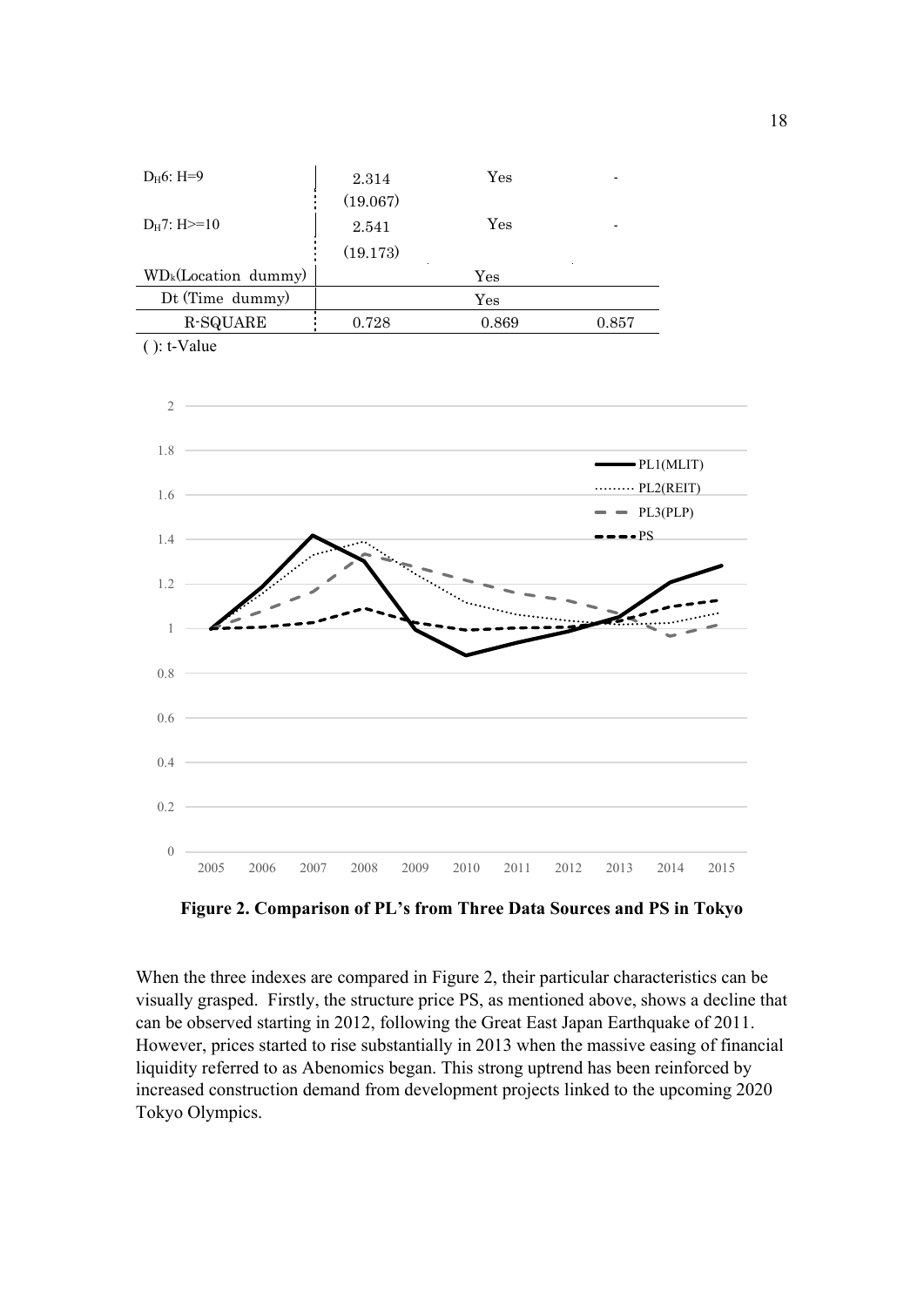Viewed from the perspective of the transaction price-based index and the REIT index, land prices started to show signs of recovery in 2012. However, the index based on official land prices showed similar signs only later in 2014. Furthermore, starting from 2005 until the post-Lehman shock period of collapse, the transaction price-based index pointed to 2007 as the peak, while the REIT appraisal price-based index and the index based on official land prices showed 2008 instead, thus revealing a one-year lag.

# **6. Conclusions**

The estimation of commercial property price indexes is ranked as one of the most difficult measurements in economic statistics. It is also one of the important components of SNA measurements. For this purpose, indexes that separate land from structure are necessary.

When actually measuring these indexes, the problem of selecting the estimation method and the data sources must be confronted. In the course of this study, the following conclusions were derived.

・It was demonstrated that the Builder's Model proposed by Diewert and Shimizu (2005a), (2006a) as an estimation method for a commercial property price index that separates land from structure, can also be used with a certain level of precision in the office market, which is highly heterogeneous compared to the residential housing market.

・Aside from transaction prices, the data source options used are: appraisal prices obtained from the real estate investment market and assessment prices for property tax purposes. However, it was established that compared to transaction price-based indexes, those based on appraisal and assessment prices exhibit a certain degree of lagging.

Numerous problems still remain. In the realm of commercial properties, there are many other structures with diverse uses, e.g. commercial establishments, hotels, and warehousing & distribution facilities. In such markets, it is to be expected that transactions prices are even more scarce, and properties, even more heterogeneous, when compared to the office market. Furthermore, certain quantities of transaction price data and appraisal prices from the real investment market are available for use in large cities such as Tokyo. However, it is highly probable that sufficient data will be hard to come by in regional cities.

These are topics that we wish to explore in our future research endeavors.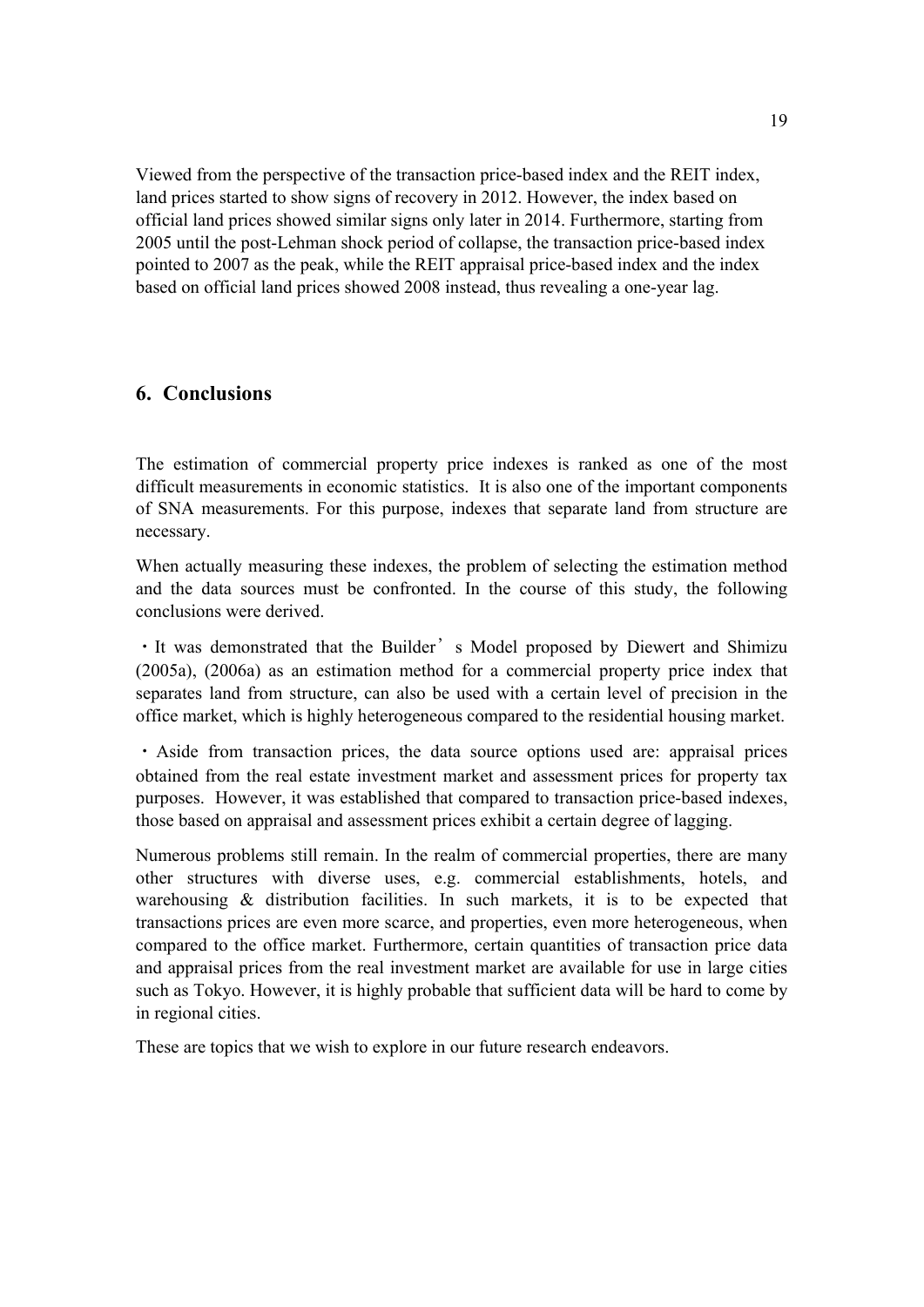#### **References**

- Bokhari,S and D. Geltner (2012),"Estimating Real Estate Price Movements for High Frequency Tradable Indexes in a Scarce Data Environment," *Journal of Real Estate Finance and Economics*, 45(2), 522-543.
- Bokhari,S and D. Geltner (2017),"Commercial Buildings Capital Consumption and the United States National Accounts," *Review of Income and Wealth*, published online.
- Bostic, R.W., S.D. Longhofer and C.L. Readfearn (2007), "Land Leverage: Decomposing Home Price Dynamics", *Real Estate Economics* 35(2), 183-2008.
- Burnett-Issacs, K., N. Huang and W.E. Diewert (2016), "Developing Land and Structure Price Indexes for Ottawa Condominium Apartments", Discussion Paper 16-09, Vancouver School of Economics, University of British Columbia, Vancouver, B.C., Canada.
- Clapp, J.M. (1980), "The Elasticity of Substitution for Land: The Effects of Measurement Errors", *Journal of Urban Economics*, 8, 255-263.
- Diewert, W.E. (2010), "Alternative Approaches to Measuring House Price Inflation", Discussion Paper 10-10, Department of Economics, The University of British Columbia, Vancouver, Canada, V6T 1Z1.
- Diewert, W.E. (2011), "The Paris OECD-IMF Workshop on Real Estate Price Indexes: Conclusions and Further Directions", pp. 87-116 in Price and Productivity Measurement, Volume 1, Housing, W.E. Diewert, B.M. Balk, D. Fixler, K.J. Fox and A.O. Nakamura (eds.), Trafford Publishing.
- Diewert, W. E. and C. Shimizu (2015a), "A Conceptual Framework for Commercial Property Price Indexes," *Journal of Statistical Science and Application*, 3(9- 10),131-152.
- Diewert, W. E. and C. Shimizu (2015b), "Residential Property Price Indexes for Tokyo," *Macroeconomic Dynamics*,19(8),1659-1714.
- Diewert, W. E. and C. Shimizu (2016a), "Alternative Approaches to Commercial Property Price Indexes for Tokyo," *Review of Income and Wealth*, published online.
- Diewert, W. E. and C. Shimizu (2016b), "Hedonic Regression Models for Tokyo Condominium Sales," *Regional Science and Urban Economics*, 60, 300-315.
- Diewert, W. E., K. Fox and C. Shimizu (2016), "Commercial Property Price Indexes and the System of National Accounts," *Journal of Economic Surveys*, 30(5), 913-943.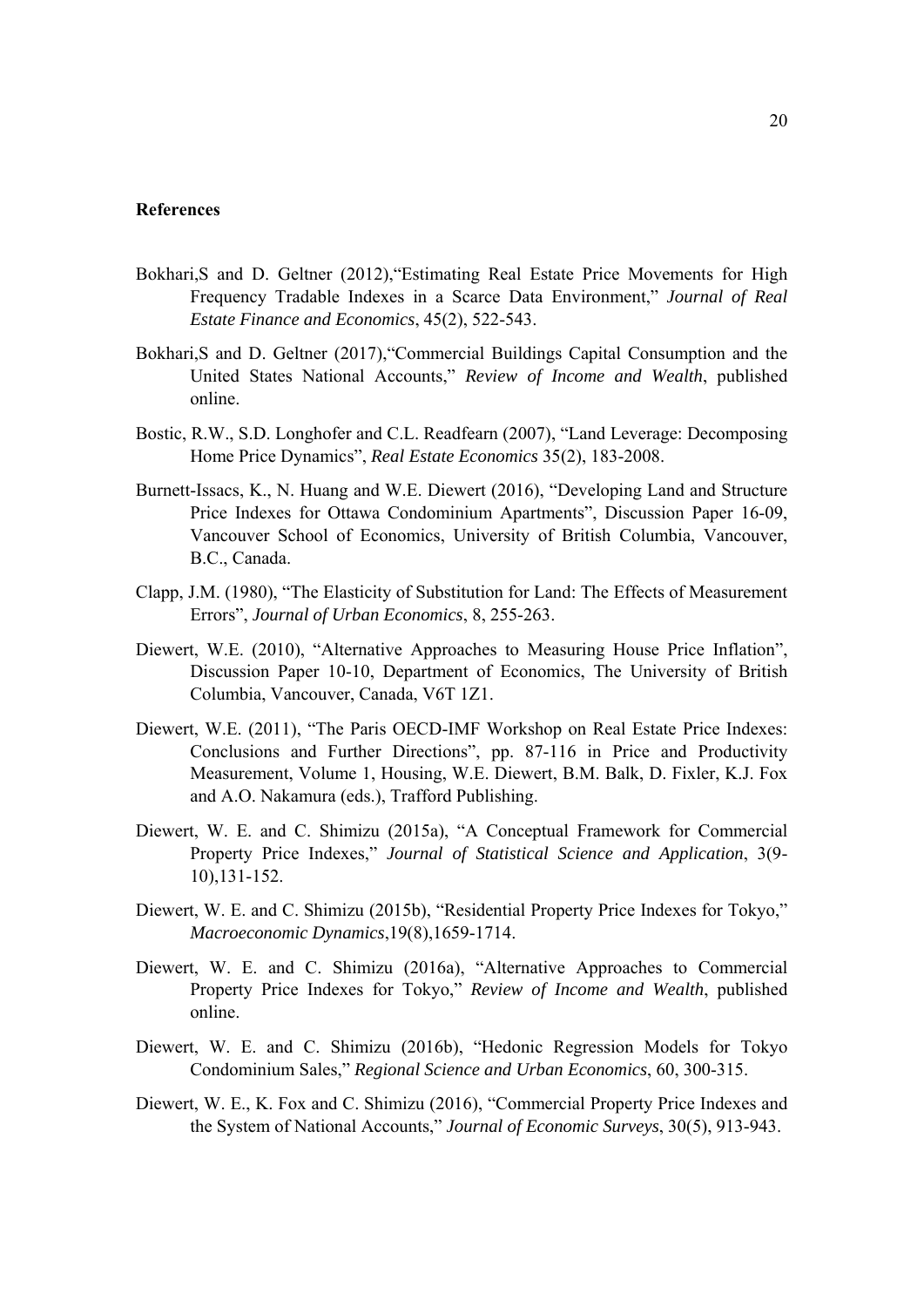- Diewert, W.E., J. de Haan and R. Hendriks (2011a), "The Decomposition of a House Price Index into Land and Structures Components: A Hedonic Regression Approach", The Valuation Journal 6, (2011), 58-106.
- Diewert, W.E., J. de Haan and R. Hendriks (2011b), "Hedonic Regressions and the Decomposition of a House Price index into Land and Structure Components"' Discussion Paper 11-01, Department of Economics, University of British Columbia, Vancouver, Canada, V6T1Z1. Forthcoming in Econometric Reviews.
- Francke, M.K. (2008), "The Hierarchical Trend Model", pp. 164-180 in Mass Appraisal Methods: An International Perspective for Property Valuers, T. Kauko and M. Damato (eds.), Oxford: Wiley-Blackwell.
- Geltner, D. (1997), "The Use of Appraisals in Portfolio Valuation and Index," *Journal of Real Estate Finance and Economics*, 15, 423-445.
- Geltner, D. and W. Goetzmann (2000), "Two Decades of Commercial Property Returns: A Repeated-Measures Regression-Based Version of the NCREIF Index," *Journal of Real Estate Finance and Economics*, 21, 5-21.
- Geltner,D R.A. Graff and M.S.Young (1994),"Random Disaggregate Appraisal Error in Commercial Property, Evidence from the Russell-NCREIF Database,"*Journal of Real Estate Research*,9(4),pp403-419.
- Geltner, D., H. Pollakowski, H. Horrigan, and B. Case (2010), "REIT-Based Pure Property Return Indexes," United States Patent Application Publication, Publication Number: US 2010/0174663 A1, Publication Date: July 8, 2010.
- Koev, E. and J.M.C. Santos Silva (2008), "Hedonic Methods for Decomposing House Price Indices into Land and Structure Components", unpublished paper, Department of Economics, University of Essex, England, October.
- Nishimura,K.G and C.Shimizu (2003), " Distortion in Land Price Information ― Mechanism in Sales Comparables and Appraisal Value Relation—," Center for International Research on the Japanese Economy (University of Tokyo), Discussion Paper,No.195.
- Rambaldi, A.N., R.R.J McAllister, K. Collins and C.S. Fletcher (2010), "Separating Land from Structure in Property Prices: A Case Study from Brisbane Australia", School of Economics, The University of Queensland, St. Lucia, Queensland 4072, Australia.
- Shimizu, C (2016), "Microstructure of Asset Prices, Property Income, and Discount Rates in Tokyo Residential Market-," *International Journal of Housing Markets and Analysis* (forthcoming), IRES-NUS(National University of Singapore) Working Paper 2016-002.